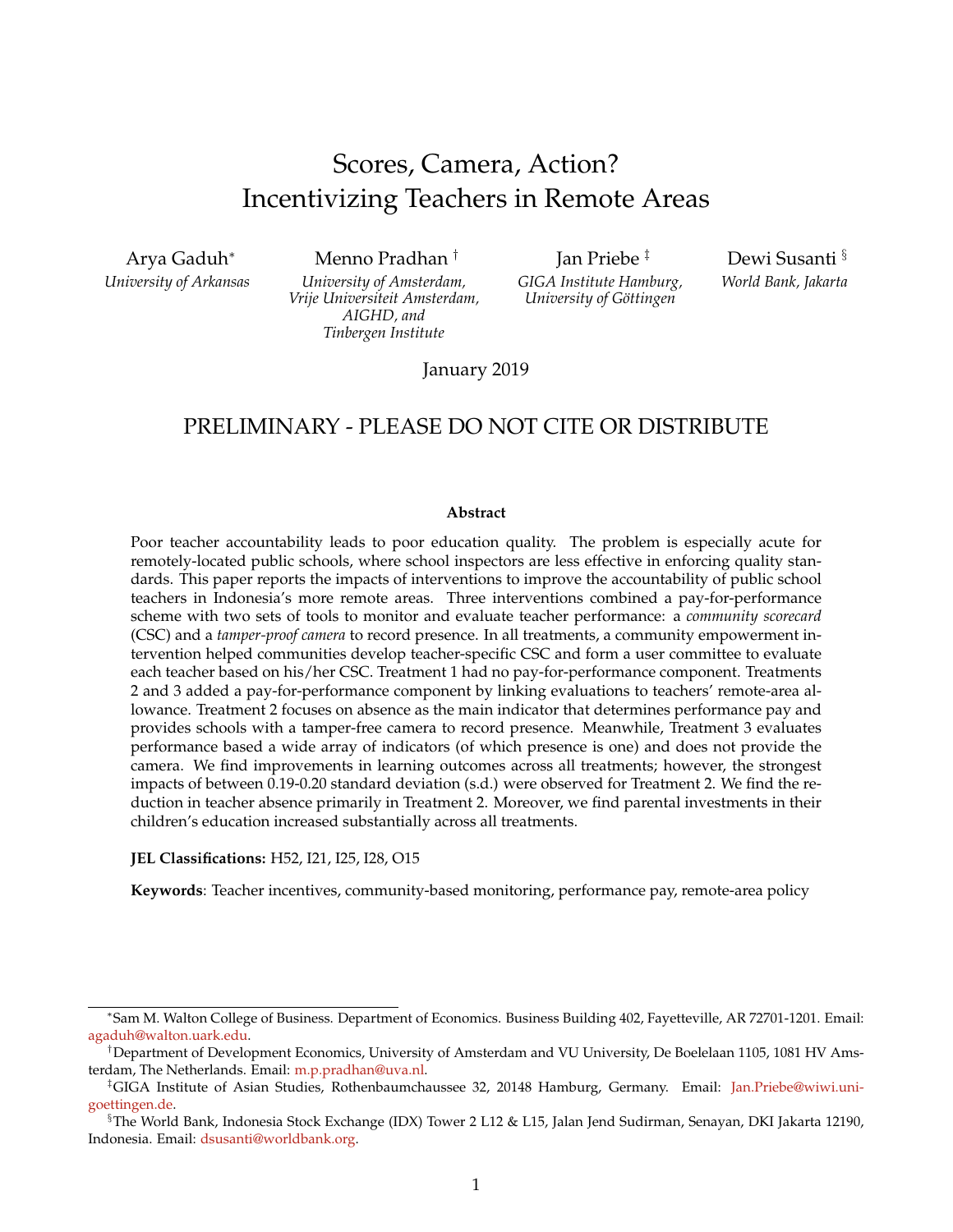## **1 Introduction**

The provision of quality education in public schools in developing countries is constrained by accountability problems. The absence of an established service standard in education, weak parental capacity to demand quality, and poor government supervision all contributed to the problems. These constraints are often much worse in poorer and more remote areas, particularly because top-down supervision from school inspectors is less frequent, and often absent. This leads to a high rate of teacher absenteeism, with negative consequences on student presence, retention, and learning outcomes [\(ACDP, 2014;](#page-16-0) [Usman et](#page-17-0) [al.,](#page-17-0) [2004;](#page-17-0) [UNICEF,](#page-17-1) [2012\)](#page-17-1).

In places where top-down supervision is costly, technical solutions and bottom-up, communitybased approaches both offer an alternative to monitor service provision. [Duflo et al.](#page-16-1) [\(2012\)](#page-16-1) find that paying private school teacher in India based on presence as recorded by a tampered proof camera increases absence and student learning. While there is evidence that allowing service users to monitor and provide feedbacks can help improve service quality (Björkman and Svensson, [2009;](#page-16-2) [Barr et al.,](#page-16-3) [2012;](#page-16-3) [Pradhan et al.,](#page-17-2) [2014\)](#page-17-2), the overall evidence on the effectiveness of community monitoring on service delivery improvements have been mixed [\(Banerjee et al.,](#page-16-4) [2010\)](#page-16-4).

First, all interventions help organize a bottom-up formulation of a joint agreement between teachers, village leadership and parents to improve education quality. Teacher commitments are then formalized through a set of locally defined service standards that include teacher-specific scorecards (or "community scorecards", hereafter, CSC). Second, they also facilitate the formation of a user committee, whose task is to monitor and evaluate each teacher based on his/her CSC on a monthly basis.

The three interventions vary in the tools available to monitor and enforce these service standards. Treatment 1 relies entirely on the aforementioned community empowerment component. Treatments 2 and 3 strengthen the enforcement capacity of the user committee by introducing a pay-for-performance mechanism. In these treatments, CSC performance reports were sent to the district education office, and poor performance led to cuts to teachers' remote-area allowance, a supplemental allowance in the amount of up to one times the teacher's base salary. In Treatment 2 the cut is based on the teacher absence indicator only. It also provided schools with a tamper-proof smartphone camera that teachers use as proof to satisfy the CSC indicator on teacher presence. Meanwhile, Treatment 3 did not prioritize teacher absence in the CSC and linked the allowance cuts to overall scores. It also did not provide schools with the camera.

The study was done in 270 schools in 2 districts in East Nusa Tenggara and 3 districts in West Kalimantan provinces of Indonesia from October 2016 to March 2018. To implement it, we worked closely with the Indonesian Ministry of Education and Culture (MOEC) and the participating district governments. Districts were selected from the central government's list of disadvantaged regions, which were pared down based on a number of cost and implementation considerations. Within each districts, we included schools that satisfy our remoteness criteria and has a minimum number of teachers receiving the remote-area allowance. We then use stratified-random assignment to assign schools to the control and treatment groups.

Our results suggest that these treatments increase learning outcomes. However, while we find that all treatments led to positive improvements in learning — assessed for Indonesian and mathematics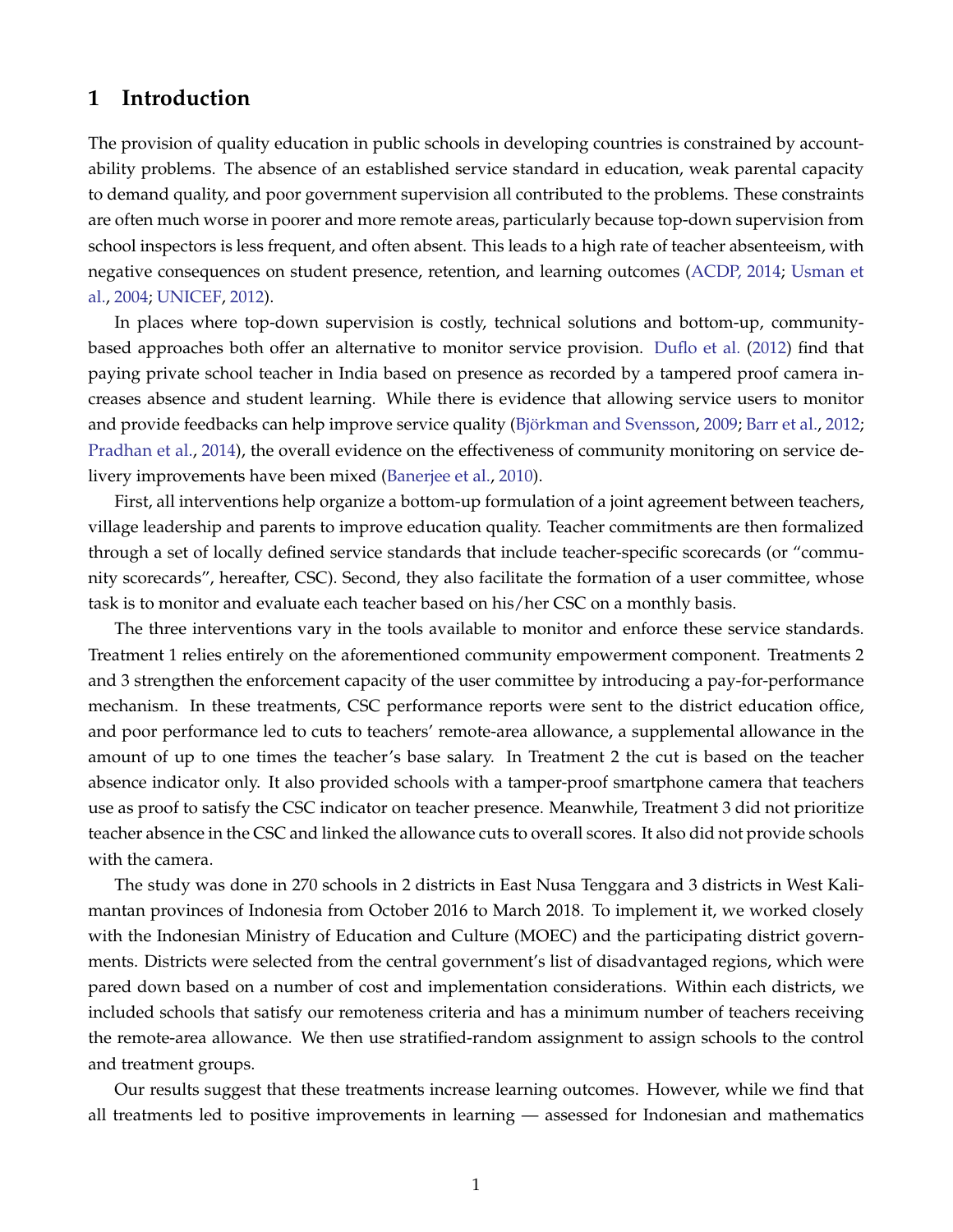— Treatment 2 shows the most promise. Community empowerment with and without the pay-forperformance component, but without a strong emphasis on absence (Treatments 1 and 3) led to similar improvements in learning. In comparison, the effect sizes in Treatment 2 approximately doubled. Treatment 2 led to improvements in Indonesian and Mathematics by 0.19 and 0.20 standard deviation (s.d.). Overall, these impacts do not differ by gender, but are stronger for students in earlier grades and those who were better performing at baseline.

The treatments increased teacher presence and led to other behavioral changes. Across all treatments, we find that teachers were more likely to be in school when they were supposed to. We also find that teachers were more likely to teach (instead of doing administrative or other work) in class. There is evidence of increased interactions between teachers and parents, as well as between teachers and the school principal. Many of these behavioral changes are driven by teachers who received the remote area allowance.

We also find that treatments lead to significant changes in parental behavior and perception of the school. Treatments increase parental investments in their children's education. Parents in treated communities increased education expenditures and were more likely to find additional support (such as a tutor) for their children. Moreover, parents in treated communities also interacted more with teachers, and were more satisfied with education service delivery and their children's schools in general. These improvements tend to be stronger in Treatment 2 where CSC and the pay-for-performance mechanism are supplanted with the camera. In Treatment 3, however, we find that non-recipients decreased effort in response to the intervention.

The paper contributes to the empirical evidence on how to incentivize teachers in a developing country setting where top-down supervision is costly and often absent. We provide external validity to the idea of linking pay to teacher presence monitored using tamper-proof camera [\(Duflo et al.,](#page-16-1) [2012\)](#page-16-1) and show it can be implemented in in public schools using allowances paid by the government. As in [Cil](#page-16-5)[liers et al.](#page-16-5) [\(2018\)](#page-16-5), we find that a monetary incentive tied to teacher presence improves outcomes over local monitoring only.

Our paper also contributes to the design of a performance contract. If outcomes are difficult to measure, it is *a priori* not clear whether the contract should limited to a few objective indicators (such as teacher presence), or a broad measure of performance which is more subjective [\(Baker et al.,](#page-16-6) [1994\)](#page-16-6). While the former is arguably more fair, it could lead to teachers shifting just focusing on the measured indicators (presence) while reducing effort on other activities that matter for learning [\(Holmstrom and](#page-16-7) [Milgrom,](#page-16-7) [1991\)](#page-16-7). The comparison between Treatment 2 and 3 provides an empirical test for the two models and comes out in favor of the former, suggesting that teachers do not trust the user committee to evaluate their performance.

The rest of the paper is organized as follows. The next section discusses the context and the experimental design. Before reporting our results, we briefly discuss how communities respond to the interventions in Section [3.](#page-10-0) Section [4](#page-12-0) discusses the impact of the treatments on student learning outcome, teacher behavior, and parental investments. We discuss both the main impact estimates and the heterogenous impacts of the treatments. Section [5](#page-15-0) concludes.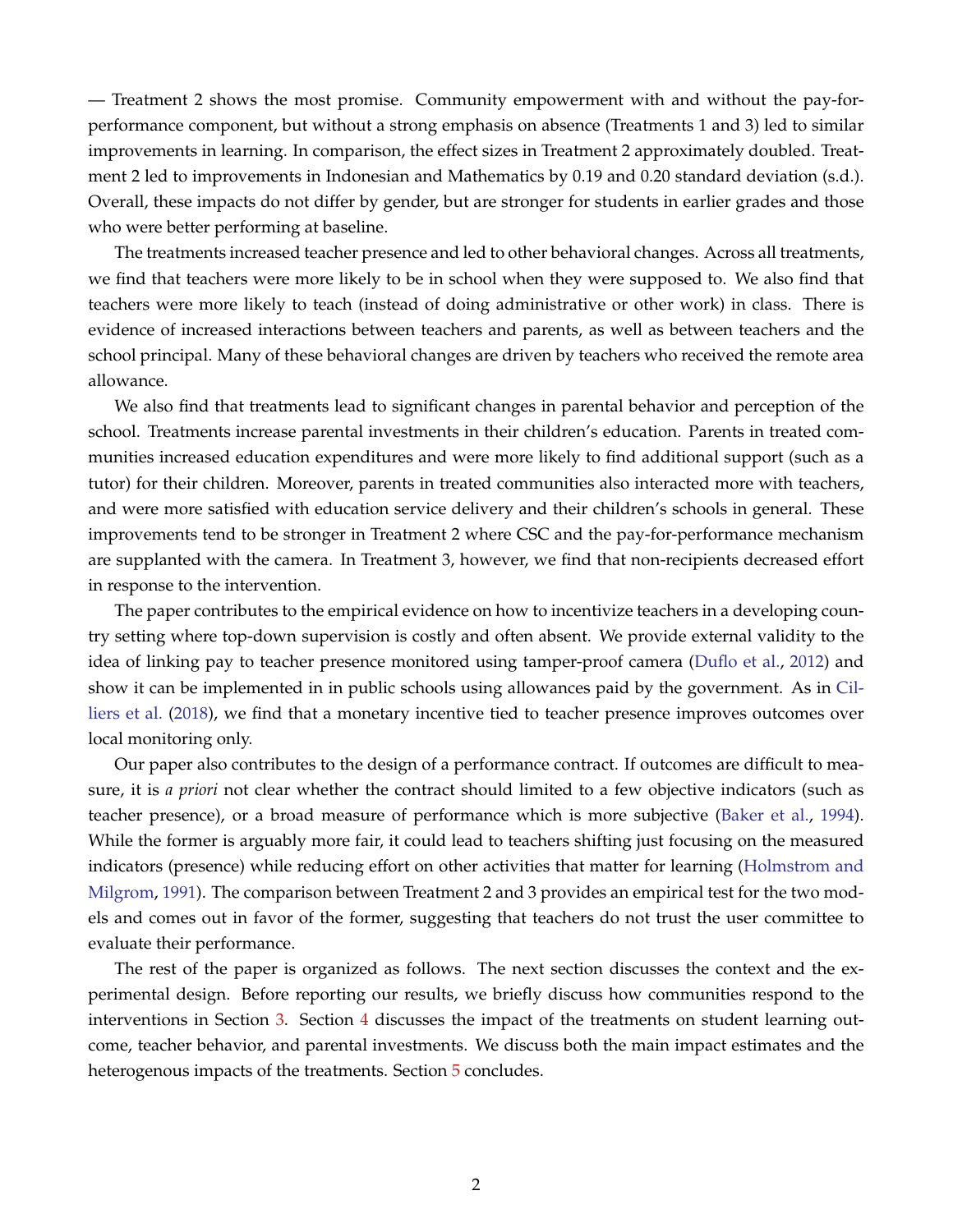## **2 Experimental Design**

#### **2.1 Teacher Accountability in Remote Indonesia**

With the expansion of basic education in Indonesia, the Indonesian government shifted its attention from quantity to quality improvement. So far, a major policy to improve quality was to improve teacher welfare. Half of the national education budget is allocated to pay close to three million teachers' salaries and allowances. Since 2005, the government enacted the Teacher Law that provides an extra "teacher profession allowance" (*Tunjangan Profesi Guru* or TPG) of up to their base salary for teachers who undertake the administrative steps to get themselves certified.<sup>1</sup> Those working in special areas, including remote areas, receive an additional remote-area allowance (*Tunjangan Khusus* or TK) of up to their base salary.<sup>2</sup> However, as none of these allowances are determined by teacher performance, they hardly lead to quality improvement. Studies suggest that recipients of the remote-area allowance are more likely to be absent relative to non-recipients in the same school [\(SMERU,](#page-17-3) [2010\)](#page-17-3), and that the professional allowance policy did not improve student learning [\(de Ree et al.,](#page-16-8) [2018\)](#page-16-8).

Indeed, teacher accountability is a key challenge to improve public education quality, particularly in more remote parts of Indonesia. Consider, for example, the problem of teacher absence. The rate of teacher absenteeism in Indonesia has declined over the past decade, but it remains high in remote areas (19.3 percent) compared to the national rate (9.4 percent) [\(Usman et al.,](#page-17-0) [2004;](#page-17-0) [ACDP, 2014\)](#page-16-0). High absenteeism rates negatively affects quality, as it increases student absenteeism, drop-out rates, and lowers student learning outcomes [\(Usman et al.,](#page-17-0) [2004;](#page-17-0) [UNICEF,](#page-17-1) [2012;](#page-17-1) [Hasan et al., eds,](#page-16-9) [2013;](#page-16-9) [Suryahadi](#page-17-4) [and Sambodho,](#page-17-4) [2013\)](#page-17-4). Weak capacity to enforce quality standards, both at the top (government) and the bottom (community) contribute to the lack of improvement.

On the one hand, the government's top-down responses to poor teacher performance has been lacking and in some cases, can further disadvantage more remote schools. Teachers are rarely penalized for their absence from the school. Moreover, for remote schools, logistical challenges to visit implies that they are monitored less often by the school inspectors, who are responsible for addressing a wide range of school-performance issues [\(UNICEF,](#page-17-1) [2012\)](#page-17-1). Exacerbating the quality problems for these remote schools, relocation to the remote or poorer areas is often used as a punishment for poorly-performing teachers [\(Glewwe et al.,](#page-16-10) [2010;](#page-16-10) [Kremer et al.,](#page-17-5) [2005\)](#page-17-5).

On the other hand, bottom-up, community-driven responses in these poor rural communities are limited by the lack of capacity to monitor performance and enforce quality standards. Organizing the oversight of local education services exacts a cost in time and effort, which are in short supply among the poor in rural communities. Furthermore, without information on minimum service standards, education budgets, and the willingness of teachers and principals to act on feedback from communities, communities have little incentive to engage. [Barr et al.](#page-16-3) [\(2012\)](#page-16-3) suggests that community-driven formulation, monitoring, and enforcement of education service standard indicators can improve learning outcomes.

 $1$ TPG aims to encourage teacher certification, which requires that teachers to hold an undergraduate degree, submits portfolio of their teaching experiences, and passes a competence test. Once certified, teachers received TPG unconditionally for life, with no recertification necessary. In 2018, close to 1.9 million of elementary and secondary school teachers were TPG recipients, with an annual budget of USD 5.6 billion.

 $2$ TK covers the additional costs for hardships associated with remote areas. In 2018, close to 69,000 elementary and secondary school teachers were TKG recipients, with an annual budget of USD 183 million.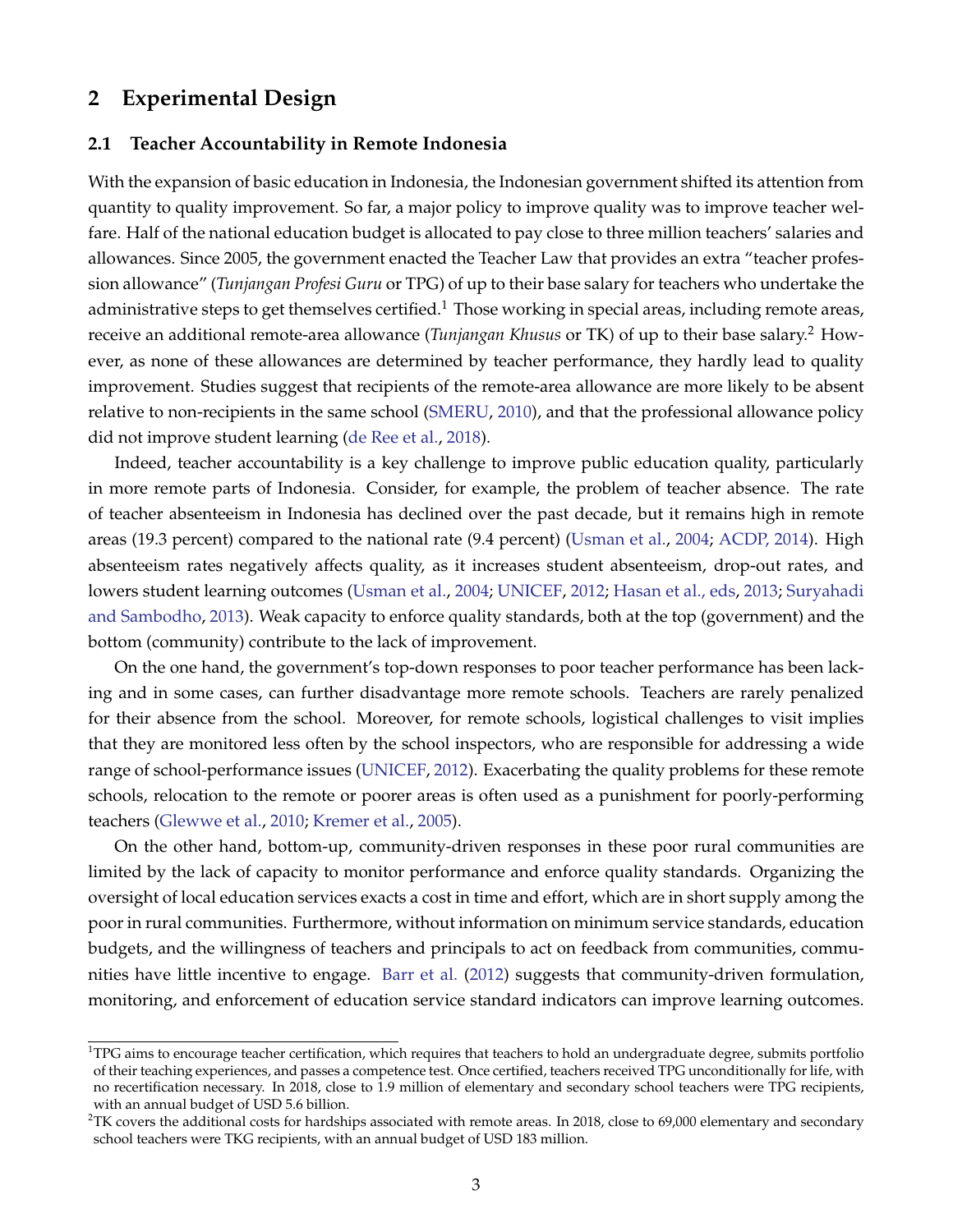However, the effects of community monitoring on service delivery improvements have been mixed (see, e.g., [Banerjee and Duflo,](#page-16-11) [2006;](#page-16-11) [Joshi,](#page-17-6) [2013;](#page-17-6) [Ringold et al.,](#page-17-7) [2012\)](#page-17-7). Moreover, some of these interventions were found to be less effective when later adopted by the government [\(Duflo et al.,](#page-16-1) [2012;](#page-16-1) [Banerjee and](#page-16-11) [Duflo,](#page-16-11) [2006;](#page-16-11) [Banerjee et al.,](#page-16-12) [2008\)](#page-16-12).

International evidence suggests that making teachers accountable to their community as opposed to solely being accountable to higher-level education officials can improve service delivery. Several elements are necessary to ensure that community pressure is effective in improving service performance, including (a) having a standard to which the service providers will be accounted for; (b) improving communities' access to information, including their basic rights to services; (c) giving communities the means to influence and voice concerns to service providers; and (d) providing routes to sanction poorly performing service providers [\(Joshi,](#page-17-6) [2013;](#page-17-6) [Ringold et al.,](#page-17-7) [2012\)](#page-17-7). In addition, results-based management and performance-based payment could strengthen community demand of quality services [\(Brinkerhoff](#page-16-13) [and Wetterberg,](#page-16-13) [2013\)](#page-16-13). We describe next how our design incorporated these elements into the interventions.

### **2.2 Intervention Design**

The Teacher Performance and Accountability interventions (hereafter referred to by its Indonesian abbreviation, *KIAT Guru*) are based on the premises that (1) locally-defined and agreed-upon service standards are more suitable as a benchmark for holding teachers accountable than nationally defined service standards; (2) community members can play important role in monitoring service delivery because they live near the school and have interest in improving service delivery; and (3) community members' inputs may affect teacher efforts differently depending on whether and how they affect the amount of teacher allowance.

This study follows up on an earlier study that tested different ways to strengthen school committees in rural Central Java [\(Pradhan et al.,](#page-17-2) [2014\)](#page-17-2). This study showed the importance of involving local leadership and ensuring that community involvement leads to concrete actions that improve education. The study also underlined the difficulty of inducing increased efforts of teachers if there are no incentives attached to community action. A pathway analysis suggested that the positive effects on learning in this study were mostly a result of increased inputs of the community and not teacher effort.

The final design for KIAT Guru was informed by an operational pilot conducted in 31 schools in very remote villages in Keerom, Kaimana, and Ketapang districts of Indonesia, from June 2014 to December 2015. The operational pilot tested the implementation of key processes (e.g., facilitation of community meetings, pay-for-performance mechanisms), process-monitoring instruments, and the survey instruments. Key lessons learned from the operational pilot set the parameter for the implementation of the study, particularly on district and village selections.<sup>3</sup>

<sup>&</sup>lt;sup>3</sup>Among others, we find that the success of the program requires commitments at multiple levels. Community needs to be willing to contribute time and resources and demand better education services. Both district and school managements need to be sufficiently transparent about their finances. Finally, the district bureaucracy needs to be reform-minded enough to fully support program implementation.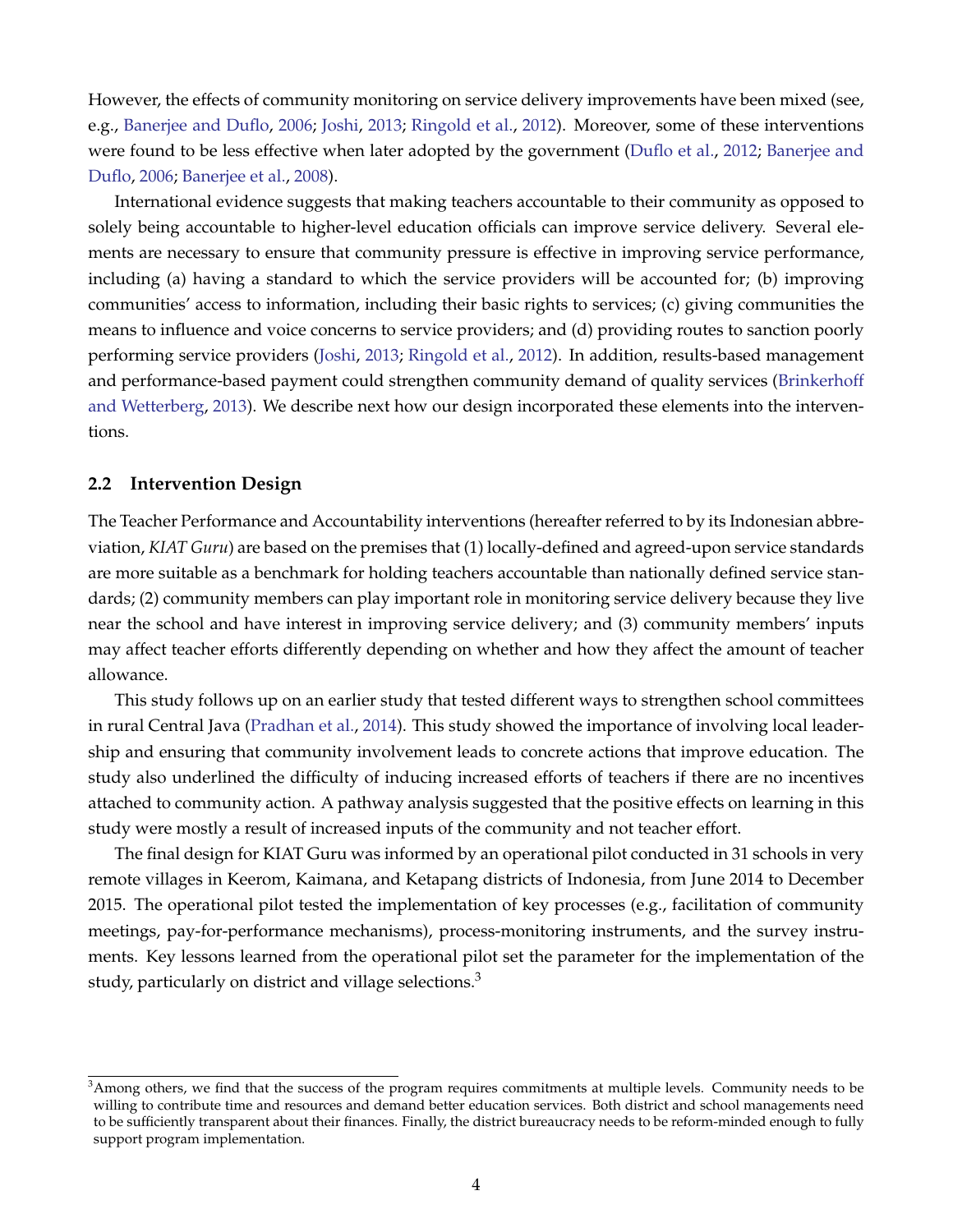#### **2.2.1 Experimental Treatments**

There are two core components of our treatments: (i) a community empowerment to formulate service standards and form a user committee to monitor their adherence; and (ii) a pay-for-performance mechanism that links monitoring results to (cuts to) teacher pay. All treatments include the former, but vary in terms of the latter. We first describe each component, followed by the variation that defines the different treatments below.

**Community Empowerment Mechanism (CEM)**. All treatments include a facilitator-driven set of eight meetings. Aside from facilitator visits to the village and the logistical cost for meetings, the pilot did not provide other material or financial investments. The first meeting was a socialization meeting attended by all stakeholders to inform them about the pilot and their rights to participate in education service delivery. It was followed by three separate meetings with representatives of students and alumni, parents and community members, and teachers. These meetings gathered inputs from each stakeholder on how to improve learning environment at school and at home, and what needed to be done by various education stakeholders.

The following meeting brought together all stakeholders to formulate the service agreement and its associated teacher-specific scorecard. The service agreement (SA) is a set of actions to improve the school's learning environments that each stakeholder (i.e., parents, community leaders, teachers, and the school principal) would commit to. From the service agreement, the community scorecard (CSC) is constructed by taking between 5 to 8 indicators that teachers and the school principal committed to. One of the indicators must be teacher presence in school. Based on this shortlist of commitments, the stakeholder meeting would agree on the specific outputs and for each output, assign a weight that reflected (their belief of) its importance to improve learning. The weights must add up to 100. This list, developed for each teacher, became the teacher-specific CSC.

Teacher compliance to the service level defined in the CSC are monitored and evaluated by a User Committee (UC). The UC criteria required a minimum of nine members, with majority of them being female. Three of the members should be community/ religious leaders, and the rest are parents representing each grade level. The facilitation manual was cognizant of other village and school committees and encouraged overlapping memberships. However, as implemented, only a small percentage held memberships in other committees.

In addition to the UC, for each school, a Village Cadre (VC) who is a member of the village community with ideally some experience in community organizing was identified by the facilitator to eventually take over the role of the facilitator. Both the VC and the UC were formally appointed through Village Head decrees, and they were recognized in the district- and national-level regulations as people whose roles were to organize meetings and monitor and evaluate teachers respectively. They received capacity development training from the pilot, and on-the-job mentoring by the facilitators. Their training includes gathering evidence to evaluate teacher service performance in three ways: conducting unannounced visits to the school, interviewing students or teachers, and auditing administrative documents.

After VC and UC members were appointed, a village meeting was conducted monthly to review the implementation of SA and evaluate the CSC. Prior to the meeting, UC conducted a preparation to compile the monitoring results for each teacher. In the meeting, each stakeholder presented their view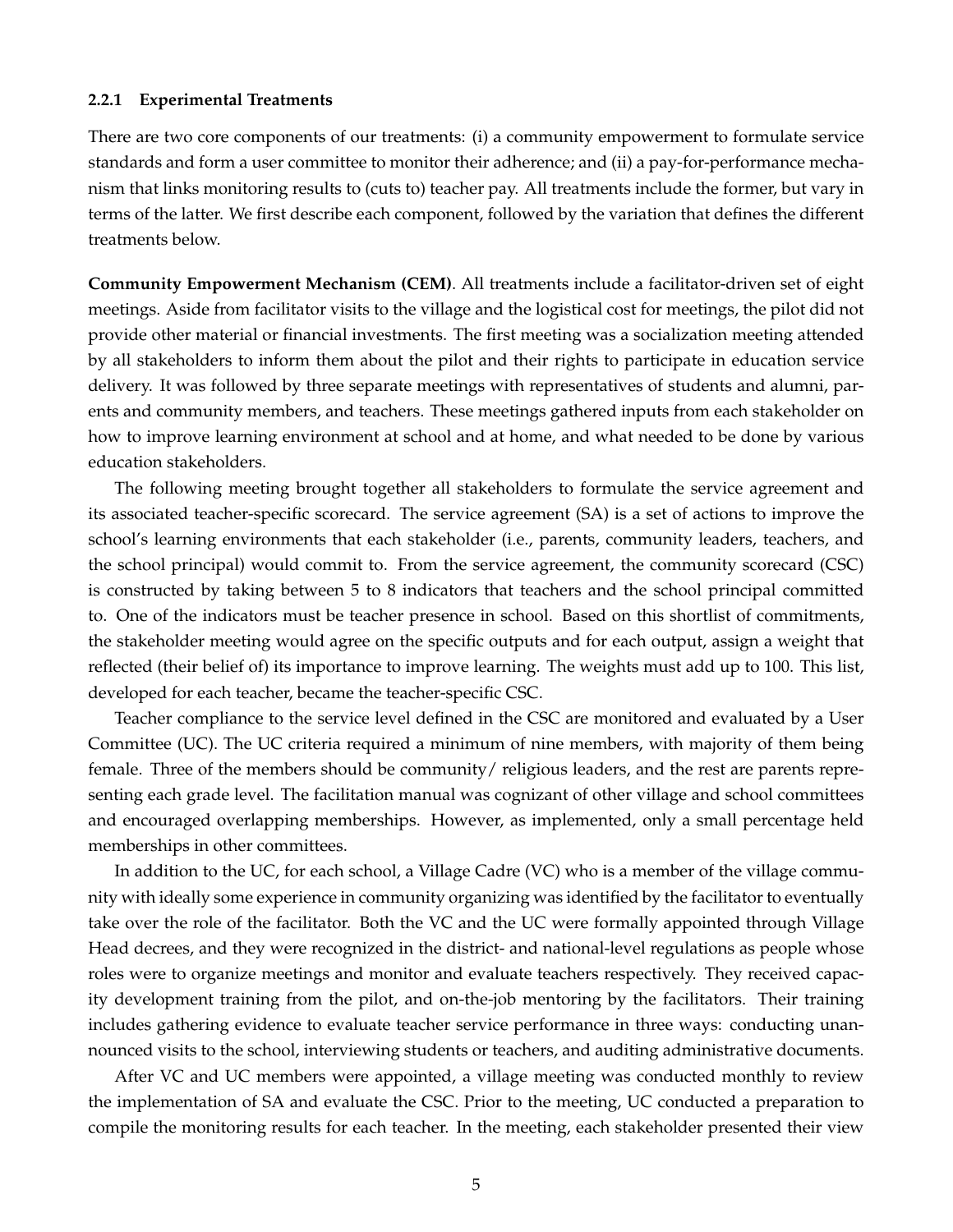about the progress for SA indicators and how efforts could be bettered. Afterward, the UC presented their evaluation of each teacher's CSC for that month, followed with response from the teachers. At the end of the monthly meeting, everyone signed off on the evaluation results, which were then posted or announced in another village meeting and sent to the district government.

After a few months of implementation, a village-wide meeting was held to evaluate the SA, CSC, and the membership of the UC. Prior to this evaluation meeting, the VC and a few of UC members were trained to administer an adaptive Diagnostic Student Learning Assessment (Diagnostic SLA). The Diagnostic SLA aimed to identify students' skills in basic literacy and numeracy along a learning continuum of the national curriculum. After the training, the VC and UC members administer the test to a random sample of six students per grade level. Results from the Diagnostic SLA were shared at the beginning of the evaluation meeting and informed the changes for the SA and CSC indicators.

**Pay-for-Performance Mechanism (PPM)**. Treatments 2 and 3 introduced a pay-for-performance aspect to these interventions. To understand this aspect of the interventions, it is useful to begin with the different types of teachers in our sample schools and their pay components. The majority are public schools, where teacher status are permanent, contract, or honorary teachers. Permanent teachers are tenured civil servants (PNS) whose pay include a base salary and various allowances. An entry level permanent teacher receives around IDR 1.480 million (USD 108), with the most senior one receives around IDR 5.6 million (USD 408) per month. Contract teachers are hired either by district or provincial governments under annual contracts. A contract teacher receives between IDR 1 to 2 million per month (USD 73 to 146). In addition, there are temporary teachers hired directly by the schools, using school operational funds. These temporary teachers have impermanent status, have a much lower pay of between IDR 300,000 (USD 22) to IDR 700,000 (USD 51) per month, and are not eligible for the different types of government teacher allowances. Similarly, in private schools, teachers' employment status can be permanent, contract, or temporary. However, the monthly salary for permanent and contract teachers are lower in private schools compared to public schools.

Our interventions utilized the remote area allowance (TK), which range from IDR 1.5 million (USD 103) and up to one times the teacher's base salary per month. Up to 2016, TK was allocated based on quota from the national government, and proposal from the district government. Starting in 2017, when the pilot just began, TK was allocated based on a national index, with registered teachers appointed to very remote villages automatically receive TK . As such, the pay-for-performance interventions affected only registered teachers, whose employment status can be either permanent or contract, but not honorary. Those who are certified get an additional professional allowance, starting at IDR 1.5 million (USD 103) and up to the teacher's base salary. As such, certified teachers who worked in one of our schools could in theory receive up to three times their base salary.

Our treatments vary how performance evaluations affect the amount of TK allowance received. Eligible teachers in Treatment 1 always received their full TK amount. In contrast, Treatments 2 and 3 differ in the criterion used to link performance with (the cuts to) the TK allowance. In Treatment 2, teacher absence is the prime determinant of the amount of TK received by eligible teachers. Following [Duflo](#page-16-1) [et al.](#page-16-1) [\(2012\)](#page-16-1), teachers in Treatment 2 schools are provided with a tamper-proof smartphone camera to provide proof of their presence. Teachers take pictures at the beginning and end of a school day and record the times on a manually-entered teacher attendance form.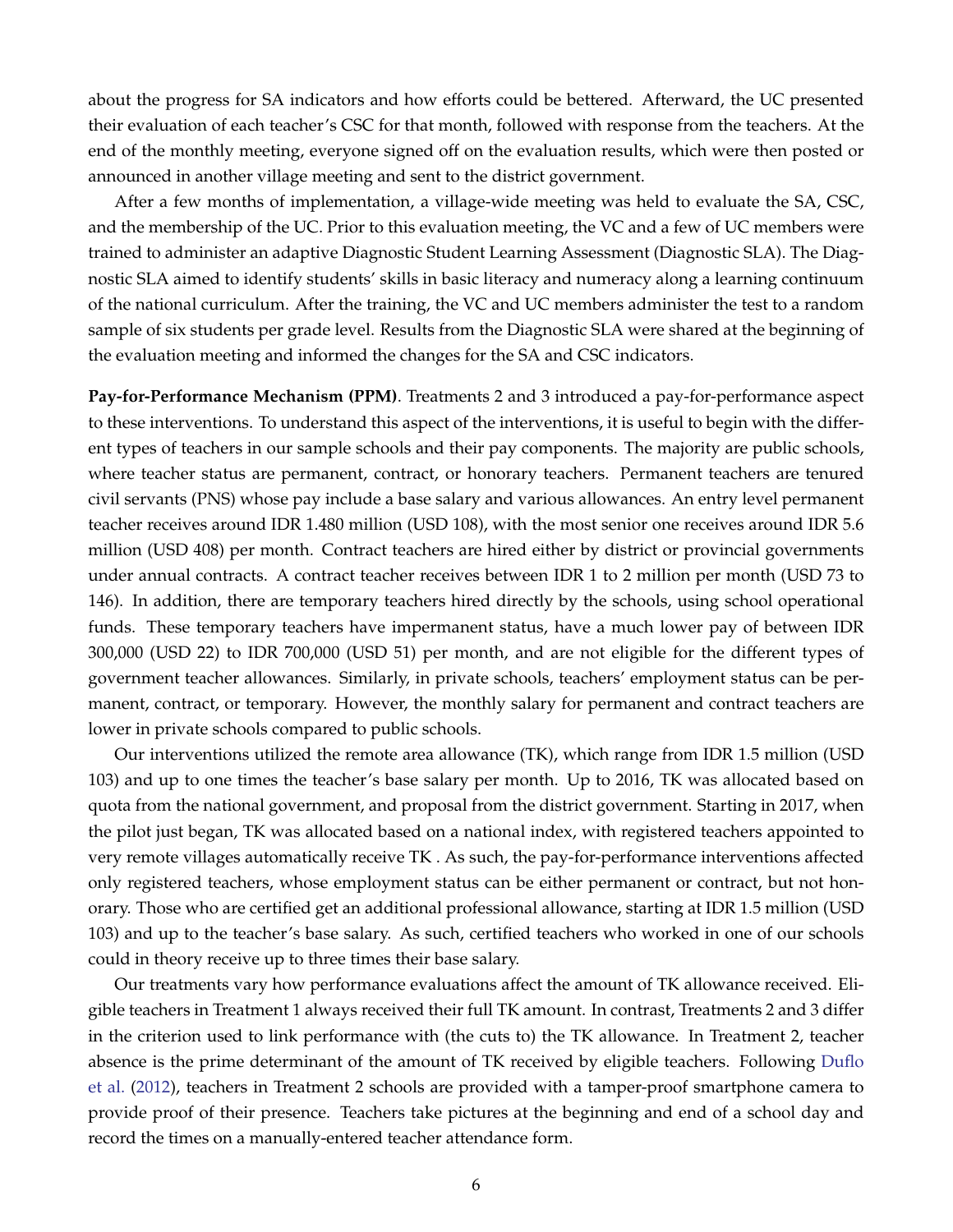At the end of each month, members of the UC verify both entries and any letters provided by teachers to account for their absences. There are four types of possible entries, and each determines the total amount cut from their TK. The entry type (daily percent cut) is as follows: full presence (0), partial presence (up to 1.5), excused absence (2), and unexcused absence (5). Once tallied at the end of the month, teachers whose total cut exceeded 15 percent will lose all of their TK for that month.

As such, the CEM for Treatment 2 differed from Treatments 1 and 3 in two ways. First, since a smartphone camera was provided for the school, principal, teachers, school operator, VC, and UC members received training to use it. Second, during the monthly meetings, UC members conducted verification of the camera reports of teacher presence in addition to evaluating teacher CSC.

Meanwhile, in Treatment 3, the scores used to determine the amount of TK received were based on the CSC score. If a teacher received a score of 89 for that month, that she would receive 89 percent of her TK allowance. Even though the CSC is developed and evaluated for all treatment groups, its score only affected the amount of teacher's remote area allowance in Treatment 3 schools.

These TK allowances in all treatment groups were paid on a quarterly basis. TK for civil servant teachers were transferred by the district governments, while TK for the non-civil servants were paid directly by the Ministry of Education and Culture.

**A Summary of the Treatments**. Table [1](#page-7-0) summarizes how our treatments are organized. *Treatment 1* facilitated the development of the service agreement, CSC, and user committee but did not link any of the evaluation results to teachers' TK allowance. As such, teachers in Treatment 1 schools receive the full amount of their TK allowance. *Treatment 2* similarly implemented the community empowerment intervention, but introduced a pay-for-performance scheme where cuts to the TK allowance are only determined by teacher absence. Cameras are used in Treatment 2 to objectively verify teacher presence. Finally, *Treatment 3* implemented a different pay-for-performance scheme: instead of relying solely on teacher presence, cuts to the TK allowance depended on the wide array of indicators listed in the CSC (which would always include teacher presence). Moreover, cameras are not used in Treatment 3.

<span id="page-7-0"></span>

|                                     | Control | Treatment 1    | Treatment 2 | Treatment 3 |  |  |  |  |  |
|-------------------------------------|---------|----------------|-------------|-------------|--|--|--|--|--|
| CEM: Scorecards and user committee  | No      | Yes            | Yes         | Yes         |  |  |  |  |  |
| PPM: Presence indicator             | No      | N <sub>0</sub> | Yes         | Yes         |  |  |  |  |  |
| PPM: Indicators other than presence | No      | N <sub>0</sub> | No          | Yes         |  |  |  |  |  |
| Tamper-proof camera                 | No      | N <sub>0</sub> | Yes         | No          |  |  |  |  |  |

**Table 1:** Summary of the Treatments

## **2.2.2 District and School Selection**

We work in districts with significant problems of teacher absenteeism in remote, disadvantaged districts. Based on lessons learned from the operational pilot, we exclude districts with very weak governance and with transitory communities (i.e. fishing and the bush communities). To ensure manageable implemen-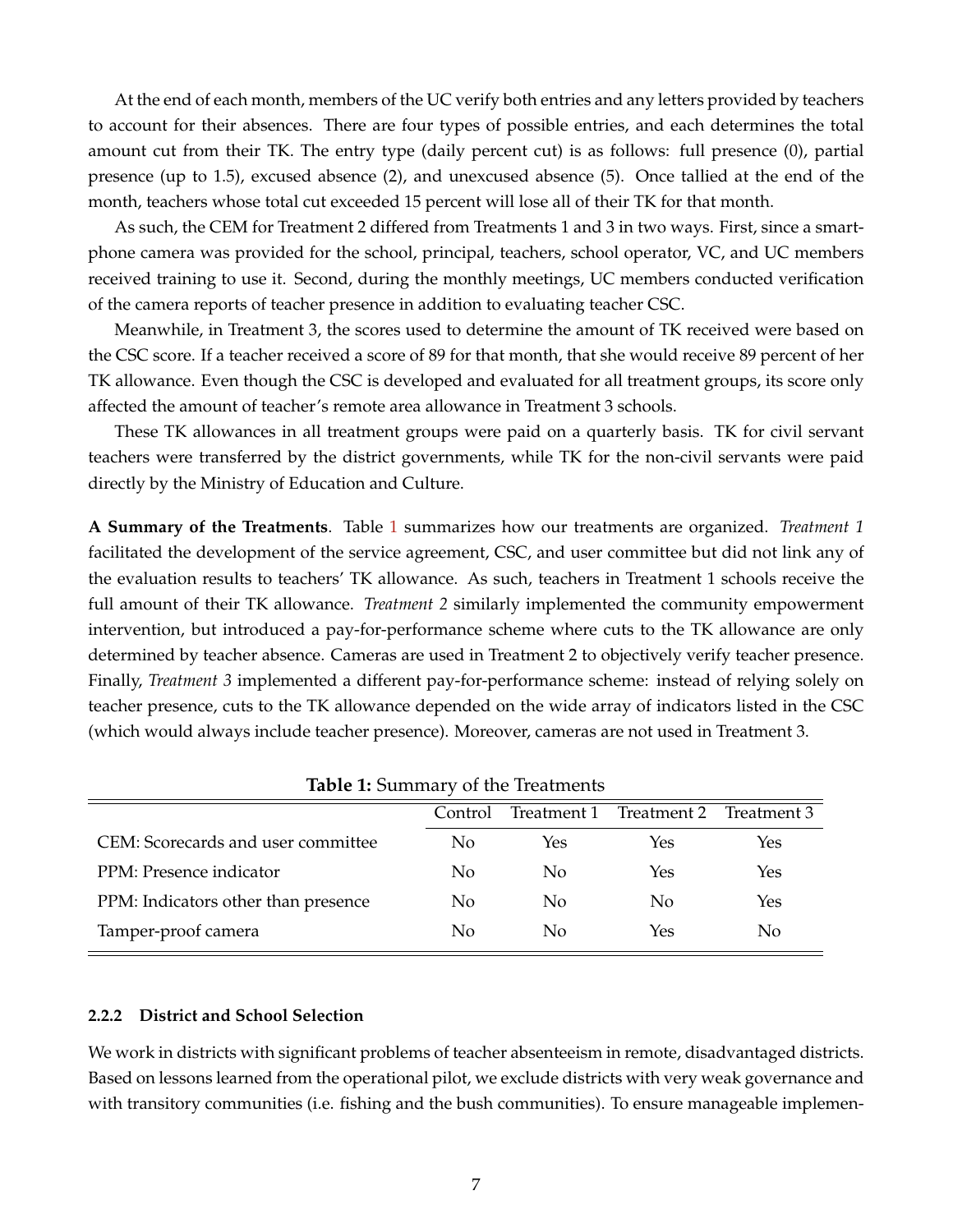tation costs, we excluded districts with very high transportation costs.<sup>4</sup> We also exclude conflict-prone areas, and districts that were part of many other education pilots. Finally, we limit the districts to those that had at least 40 primary schools in rural areas that fulfill our definition of eligible schools described below. Our final list included three districts in West Kalimantan (Ketapang, Sintang, and Landak) and two districts in East Nusa Tenggara (Manggarai Barat and Manggarai Timur).

Schools need to satisfy four eligibility requirements to participate in the study. First, each school must have a minimum of 70 registered students. Second, since the PPM interventions link evaluations to the remote-area allowances, at least 3 of its teachers must receive the remote-area allowance in 2017. Third, schools must satisfy a remoteness criterion of being located in a village that was at least one-hour drive away from the district capital. Finally, we allowed for a maximum of two primary schools (instead of one) per village to be part of the project due to budgetary reasons.<sup>5</sup>

#### **2.2.3 Treatment Assignment**

We use a stratified-random assignment procedure to assign schools to control and treatment groups. Each stratum has four villages. The similarity of schools within each stratum is determined by the following variables: village access to a mobile phone signal, the total number of teachers in the school, the share of teachers with the teacher registration number (or "NUPTK"), and the baseline test scores. Villages with two schools were, to the extent possible, grouped with other villages with 2 schools resulting in strata with 8 schools. The last stratum with less than 4 two-school villages was assigned single-school villages instead to complete the assignment. This ensures that two schools in the same village always received the same treatment. Except for this stratum, all other strata had villages with equal number of schools.

We use a simulation to construct groups of similar schools to form a stratum. We begin by constructing a measure of within-group dissimilarity for a particular random grouping of schools. For this, we first standardized all variables by subtracting the mean and dividing by the standard deviation. Then, we define a within-group absolute distance as

$$
D(g) = \sum_{k} \sum_{i} \sum_{j,j
$$

where  $k$  indexes the underlying matching variable (e.g., the mobile phone signal),  $i$  and  $j$  denote the village id within the group  $g$ . Finally, we sum up the within-group absolute distances across all groups for this random sorting of villages to construct the within-group dissimilarity measure for a particular random grouping.

To determine the groups of schools with the smallest within-group dissimilarity, for each district, we randomly sorted villages, sequentially allocated them to groups, and calculated their total within-group

<sup>4</sup> For example, we exclude Papua, and certain districts in East Nusa Tenggara and Central Sulawesi

 $5$ To maintain a reasonable implementation budget, we excluded sub-districts (kecamatan) with less than four eligible primary schools and those requiring costly additional travel requirements (e.g. using boat/plane just to reach that specific sub-district). We found less than 270 villages with eligible primary schools. To obtain 270 schools, we needed to have more than 1 school in some of the villages. We therefore randomly chose 170 villages to have a single school participating, and 50 villages to have 2 schools participating in KIAT Guru. In two-school villages, our randomization procedure ensured that both schools received the same treatment. Furthermore, in villages with more than the assigned number of schools, we randomly selected the participating school(s).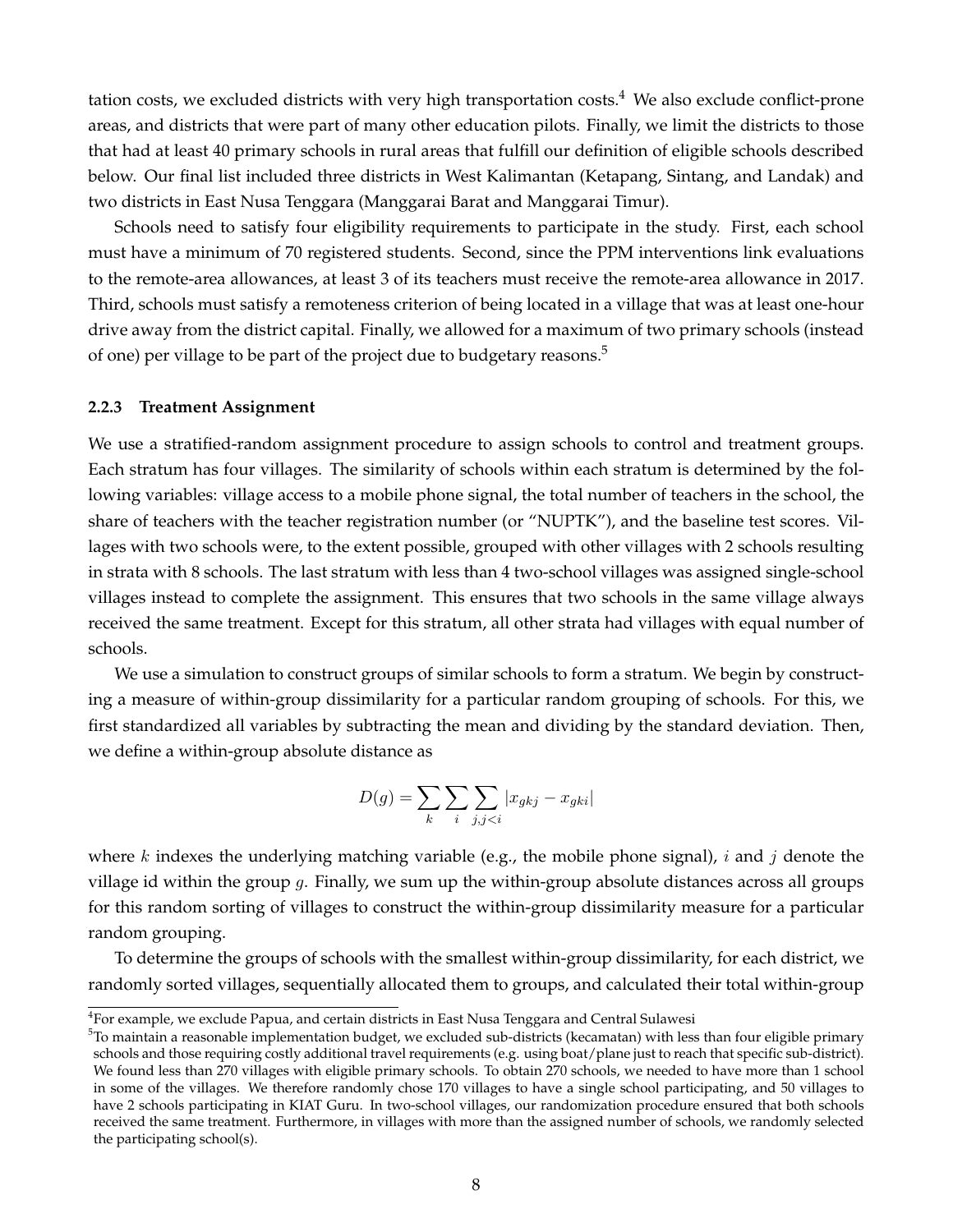dissimilarity. We then take another random draw and repeat this procedure. If the total distance in the new draw is smaller than any in the previous draws, we retain the grouping. We repeated the process 10,000,000 times. Because the procedure is implemented separately for each district, a group is always defined within a district.

## <span id="page-9-0"></span>**2.2.4 Compliance**

During the baseline survey, we discovered that three schools in Manggarai Barat were not in the villages suggested by the administrative data used for the initial treatment assignment. In all three cases, these schools were in villages with a school already participating in the study. Since all schools in the same village should be assigned to the same treatment group, we randomly reassigned the treatment status for schools in the three affected villages. The reassignment took place before the start of the intervention.

Moreover, a few weeks before the intervention started, the Ministry of Education and Culture changed the criteria for TK eligibility, from quota-based to a national index for classifying villages, where all teachers located in very remote villages and have been registered becoming eligible. This reclassification excluded three of the villages that were upgraded to remote status. All three schools affected were in the control group. This reclassification implies that the three schools (shown in Table 4) are not "typical" control schools. In our analysis, we introduced a dummy variable to control for these three schools.

## **2.3 Data Collection**

### **2.3.1 Student Learning Assessments**

To evaluate student outcomes, the research team developed its own student learning assessments (SLA) instruments. The instruments assess basic functional literacy (in Indonesian) and numeracy competencies along the learning continuum standards set in the 2006 national curriculum. Designed based on frameworks and findings from other assessment tools [\(ASER Centre,](#page-16-14) [2014;](#page-16-14) [Uwezo,](#page-17-8) [2012;](#page-17-8) [Gove and Wet](#page-16-15)[terberg,](#page-16-15) [2011;](#page-16-15) [Platas et al.,](#page-17-9) [2014\)](#page-17-9), the developed tools consist of (i) Diagnostic Test which aims to quickly capture students' elementary lower grade (grade 1 to 3) competencies in literacy and numeracy; and (ii) Evaluation Test which maps students' more specific abilities along the literacy and numeracy learning continuum.

We developed a grade-specific test with content drawn from existing test items in the Diagnostic Test and Evaluation Test to avoid having to implement the SLA on a one-to-one basis across all grades. For the baseline survey, SLA was administered for all students in grades 1 to 5 in participating schools, on a one-on-one basis for grades 1 and 2, and on a group basis for grades 3 to 5. At the endline, the SLA was administered to the same set students, the majority of whom were in grades 2 to 6.

#### **2.3.2 Teacher Absence Survey (TAS)**

The instrument originated from the World Bank multi-country teacher absence survey [\(Chaudhury et](#page-16-16) [al.,](#page-16-16) [2006\)](#page-16-16), which calls for an unannounced visit to schools during normal school hours to obtain a representative estimate of teacher absence from school. The instrument has since been adapted for various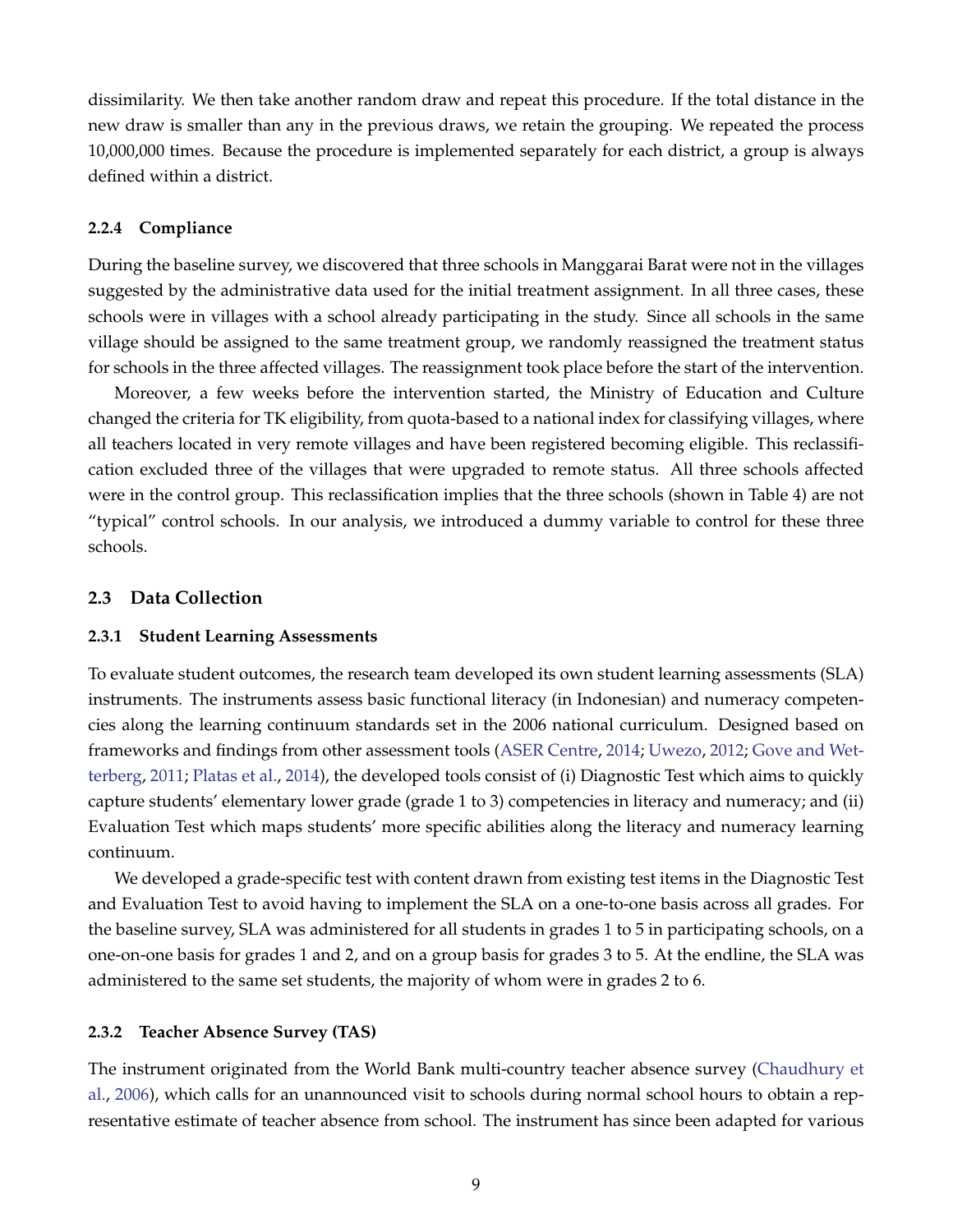TAS implementations in Indonesia. The design and methodology of the KIAT Guru TAS were mainly adapted from [Analytical and Capacity Development Partnership](#page-16-0) [\(2014\)](#page-16-0) study in Indonesia, with additional input from instrument used in [UNICEF](#page-17-1) [\(2012\)](#page-17-1) study in Papua and West Papua. The instruments were pre-tested and utilized to gauge the rate of teacher absence from school and classrooms. Information on student absence from school are also collected.

#### **2.3.3 Survey Instruments**

In addition to the SLA and the TAS, we collected information from a random sample of respondents from each of the following: (i) school principals, (ii) teachers, (iii) households of children in primaryschool-age-attending school, (iv) school committee, (v) the village head, and (vi) the user committee. We collected a rich set of measures to capture their characteristics, perceptions of the education quality and other education stakeholders, as well as the relationships between parents, teachers, school committee members, and the school principal. For parents, we collected detailed information on their monetary and time investments in their children's education. The questionnaires were adapted from previous surveys conducted by the World Bank and others [\(Hasan et al., eds,](#page-16-9) [2013;](#page-16-9) [Chu-Chang et al.,](#page-16-17) [2014;](#page-16-17) [World Bank,](#page-17-10) [2015,](#page-17-10) [2016;](#page-17-11) [ACDP, 2014\)](#page-16-0).

## **2.3.4 Data Collection Timeline**

An independent survey team collected the baseline and endline survey data, while project facilitators and project implementation team collected the monitoring data. The study started roughly the same time with the school academic year in July 2016. The baseline survey was conducted in October and November 2016 for 213 schools and completed in February 2017 for the remaining 57 schools.

The endline survey was conducted in February until mid-April 2018, soon after the facilitators handed over facilitation to village cadres at the end of 2017. An alternative we considered was to wait with the data collection until Oct 2018. We decided to conduct this round earlier rather than later because we were concerned about fade-outs as a result of the Ramadan, holidays, and class transitions which followed right after (May through June 2018). In addition, we would have lost a cohort of students if we had to wait until after the class transition. The downside of the decision was that the baseline and endline were administered in different months, which could result in seasonality affecting our results.

A qualitative research was also conducted by another group of researchers in nine schools in three districts. They conducted visits to these schools prior to the start of implementation in November 2016, in September 2017 after a few monthly meetings have been implemented, and in March 2018 after project facilitators left.

# <span id="page-10-0"></span>**3 A Note on Implementation**

Before discussing our results, we discuss some additional implementation details and report community response to the interventions. These are results from the process monitoring, as part of project management.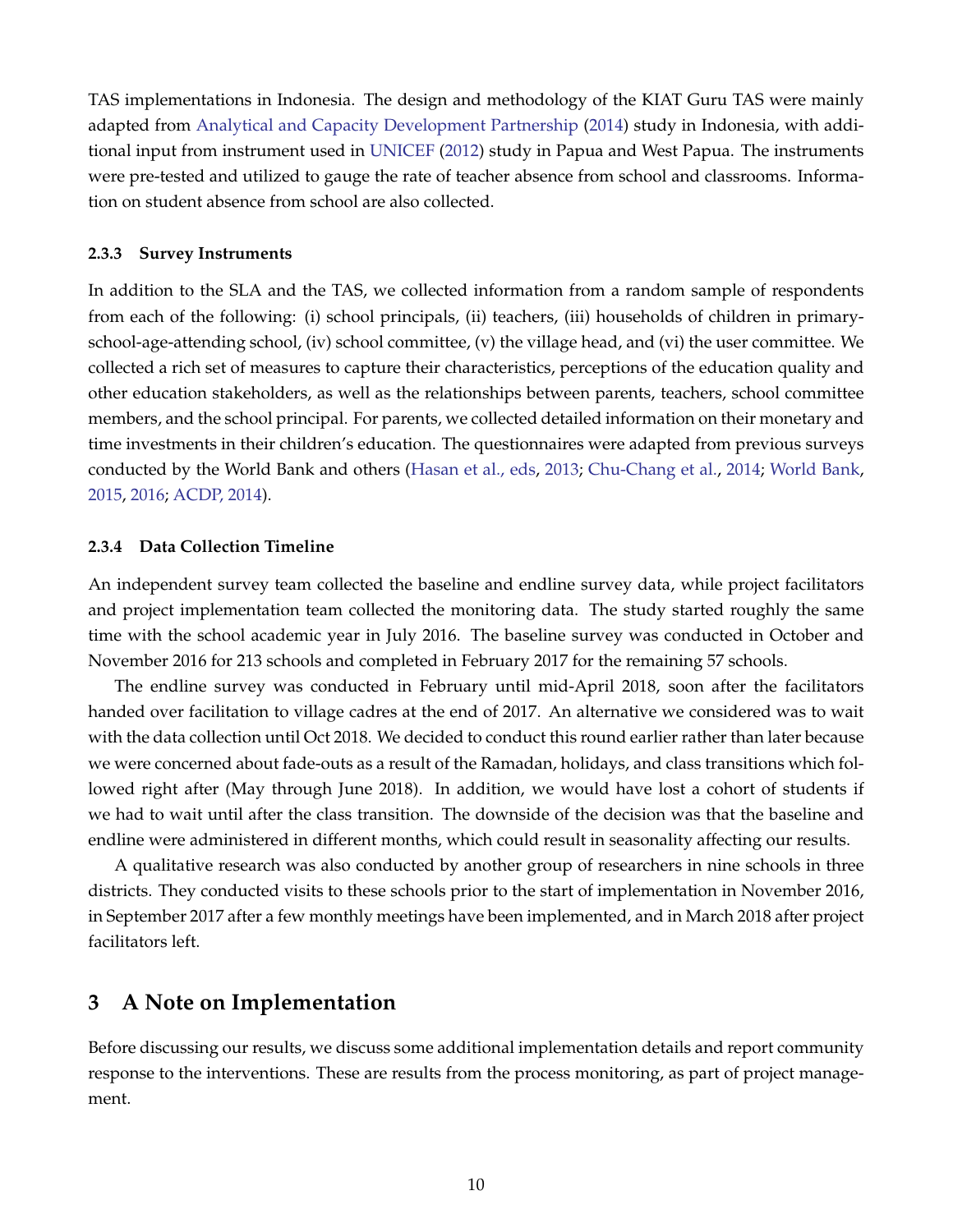## **3.1 Community Empowerment Mechanism**

The set of eight meetings started in November 2016 and completed in June 2017. Process monitoring found that each meeting took about three hours, with the completion of eight meetings ranging between five weeks to three months. Each facilitator was assigned to between four and six schools. In some villages, the initial set of meetings were facilitated by two facilitators due to logistical and personnel safety reasons. The process monitoring and several focus group discussions with facilitators throughout the implementation did not identify differences in how the facilitators conducted these meetings in all treatments.

**Service Agreement and the CSC**. Since the socialization meeting informed the stakeholders on the rights of children for a safe environment free of physical and verbal abuse, during implementation this indicator became the second most common CSC indicators after teacher presence. Other indicators were on improving learning (teachers conduct various ways to teach and enhance understanding, improve reading, writing and counting, provide additional lessons, provide feedback to students), motivating students, introducing students to social and cultural norms, communicating with parents, and improving teacher behaviors and conducts.

Analysis of the CSC indicators after the evaluation meeting showed some shifts, with an increase in emphasis on improving student literacy and numeracy skills, teachers making lesson plans, and using various learning tools and props. The most significant reduction was on the corporal punishment indicator. Due to geographical challenge and timeline constraint, the evaluation meetings were conducted in 173 schools. For the rest of the schools, the stakeholders were trained to conduct the meetings, and expected to implement them independently. Figure [1](#page-31-0) provides the mean CSC scores by treatment. Panel (a) shows the mean scores for all indicators while Panel (b) shows the mean scores based on teacher presence.

**User Committee and the Monthly Evaluation Meetings**. Most VC personnel and UC members did not change throughout the duration of implementation. About 40 percent of UC members and 30 percent of VC were female, with the majority having a high-school degree. Most village heads also ended up allocating some financial resources to provide a small incentives for the VC and UC members, and overtime pay for the entire monthly meetings .

During implementation, however, variations occurred in how the monthly meeting were conducted. In some villages, discussion between UC members and teachers on the CSC evaluation results were conducted one-on-one. In others, the UC members gave the CSC results to the VC, to be handed over to the teachers. Focus group discussions with the facilitators identified that these differences were influenced by cultural norms, initial resistance from teachers to have their performance being evaluated so openly, and other village-specific sensitivities (unrelated local political economy or social dynamics). By the end of 2017, the facilitators handed over the facilitation of meetings to the VCs.

## **3.2 Pay-for-performance**

During implementation, payment of TK allowances for the pilot schools were more delayed compared to control school, as the governments waited for reports from all schools to come, prior to disbursing.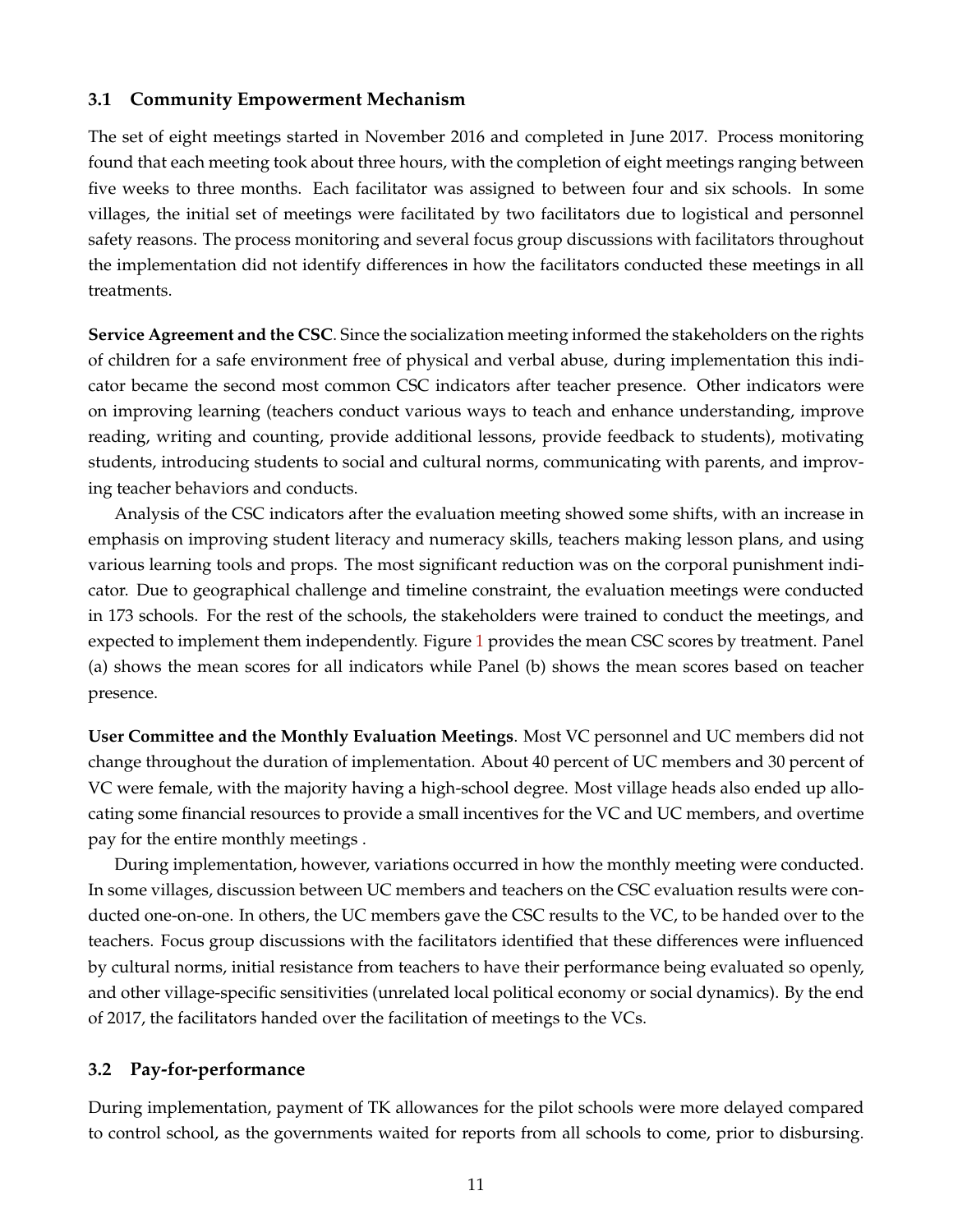The payment schedules for non-civil servants were even more delayed, due to higher workload of staff in charge. At the end of 2017, due to the closing of accounting at the end of the calendar and fiscal year, TK for the second half of November and December were paid unconditionally for all treatment groups. A total of 6.7 percent TK for eligible teachers in Treatment 2 was cut, compared to 5 percent in Treatment 3.

## <span id="page-12-0"></span>**4 Results**

## **4.1 Empirical Specification**

<span id="page-12-1"></span>We estimate the intent to treat (ITT) based on the following regression model:

$$
Y_{ijt}^k = \alpha_k + \delta Y_{ijt-1}^k + \sum_R \gamma^r T_j^{kr} + X_{ijt}^k \beta + \varepsilon_{ijt}^k \tag{1}
$$

where  $Y_{ijt}$  = the outcome variable for individual *i* in school *j* at time  $t \in \{0,1\}$ ,  $\alpha_k$  = the strata fixed effects, and  $X =$  control variables.  $T_j^r$  is the dummy variable for treatment regime r, and  $\gamma^r$  is the ITT estimate of interest for treatment  $r$ . The control variables depend on the outcome of interest, which we elaborate below for each outcome. Our baseline results include estimates with and without the control variables. Standard errors are clustered at the school level. In addition, for robustness, we implement the randomization inference procedure to calculate the *p-values* of the sharp null of no effect for each individual treatment, holding other treatments' assignments constant.

### **4.2 Summary Statistics and Covariate Balance**

Table [2](#page-18-0) presents the summary statistics of some key student and school baseline characteristics for the control and treatment groups. One key observation from the table is that the covariates are mostly balanced across control and treatment groups. We find a few statistically-significant differences from the control group for a particular treatment and a particular outcome, which is to be expected from a random assignment. Given generally balanced covariates, we will use the control group statistics to discuss the characteristics of our experimental population below.

Students in our sample have inadequate literacy and numeracy. On average, the mean scores from the SLA's at baseline were 37.8 and 38.6 (out of 100). The student population is quite balanced across gender with 51 percent male. A disproportionate share of students have parents with a primary education. About slightly more than half of the students were taught by teachers who received the remote-area allowance in 2017.

Meanwhile, schools in our sample are quite remote. On average, these schools are located around 40 km from the district education office (UPTD), and it would take an average of 2 hours to reach the education office at a slow speed of 25 km per hour. Teachers live relatively close to their school, living within 3km of the school. Classes in these remote schools tend to be rather small, with a student-teacher ratio of 13.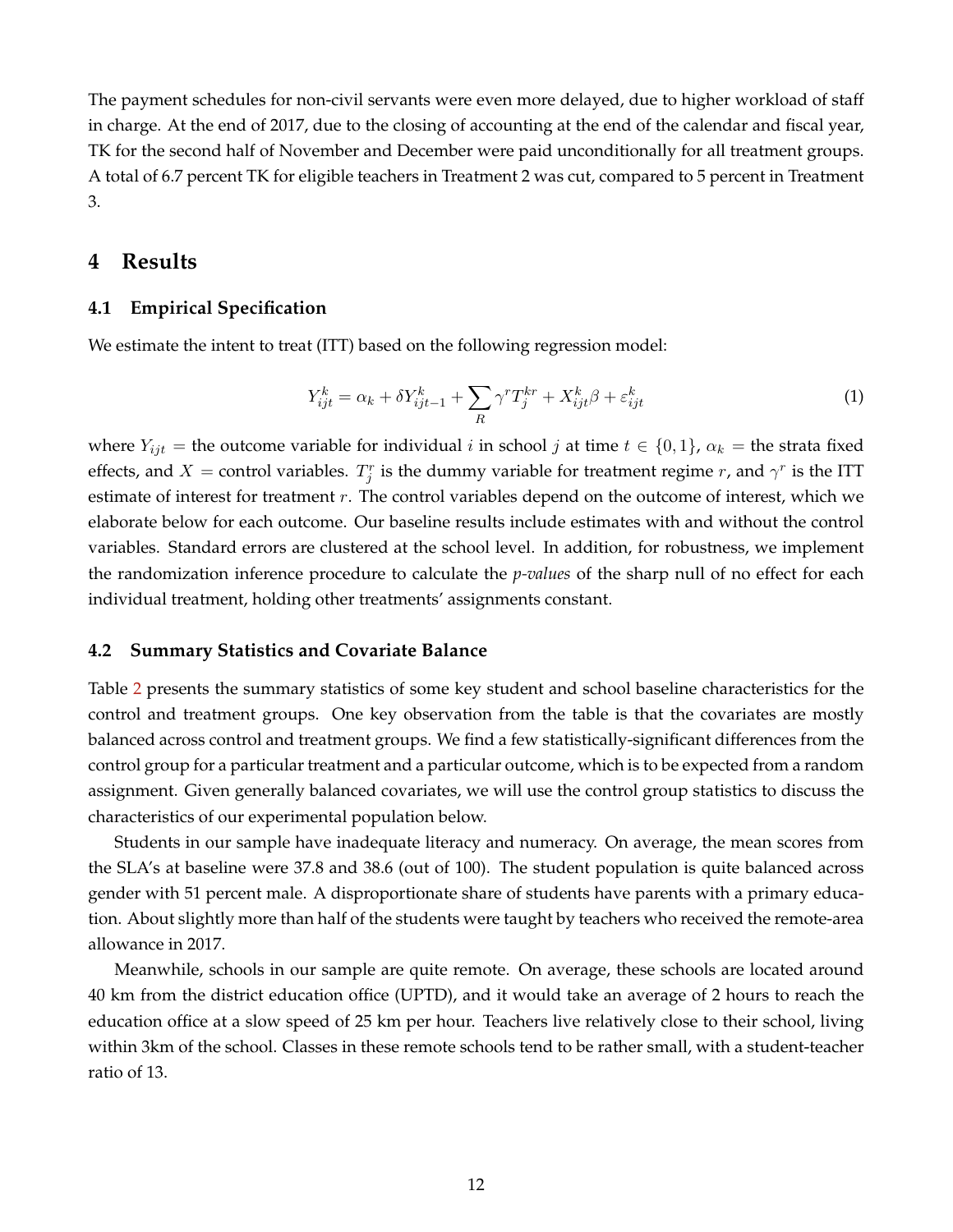#### **4.3 Learning Outcomes**

Table [3](#page-19-0) presents the results for the individual-level regressions of student learning outcomes. Results in odd-numbered columns do not include the control variables. The specification with the control variables includes sex, age dummies, both parents' education, and the school-level mean baseline scores. In addition, we include a set dummy variables for missing baseline outcomes in all specifications, and dummy variables for missing controls in the specification with controls. Finally, we include a dummy variable for whether the village is among the control villages that were reclassified away from the remote status (see Section [2.2.4\)](#page-9-0). Columns 1–4 present the results for the learning outcomes from regressions based on the raw scores, while Columns 5–8 present the results based on the standardized scores.

We find that student learning outcomes improved in all treatments, but the effects were much more pronounced in Treatment 2. We discuss results based on the specification with the control variables (Columns 6 and 8). Treatment 1, where community empowerment and community-based evaluations are not linked to monetary incentives improved Indonesian and mathematics outcomes by 0.10 and 0.07 standard deviation (s.d.) respectively. Linking monetary incentives to the more subjective part of the CSC yielded similar learing impacts of around 0.12 and 0.09 s.d. for Indonesian and mathematics. However, having monetary incentives tied to the objective measures provided by the tamper-proof camera yielded impacts that were around twice as large (0.19 and 0.20 for Indonesian and Mathematics). The *p-values* from the randomization inference procedure are consistent with those from the regressions.

Table [4](#page-20-0) presents our heterogeneity analysis by gender, baseline grades, and students' initial SLA scores. To estimate the heterogeneous impacts of the treatments, we estimate the following regression:

$$
Y_{ijt}^k = \alpha_k + \delta Y_{ijt-1}^k + \gamma_h HetVar + \sum_R \gamma^r T_j^{kr} + \sum_R \gamma_h^r (T_j^{kr} \times HetVar) + X_{ijt}^k \beta + \varepsilon_{ijt}^k \tag{2}
$$

where  $HetVar$  is the baseline variable we use for the heterogeneity analysis, and  $\gamma_h^r$  is the differential impact for the subsample of individuals defined by  $HetVar$ , and the other variables are the same as in Equation [1.](#page-12-1) Columns 1 and 2 suggest that there is no evidence of heterogenous impacts of the treatments by gender. Columns 3 and 4 show that positive effects of Treatment 2 are more salient for early grade (Grades 1-3) students. Figure [3,](#page-32-0) which plots the learning-outcome ITT impacts by grade at baseline, supports the conclusion of stronger impacts on lower-grade students. Finally, columns 5 and 6 show that above-median-performing students — to wit, students had better SLA results than their cohort in their class at baseline — benefit more from Treatment 2.

Table [5](#page-21-0) suggests that some of these effects may have come from teachers who receive the allowance, but the heterogenous effects are noisily estimated. We examine whether the treatment impacts differ depending on whether in the student's 2016/2017 (baseline) academic year, his/her teacher is an allowance recipient (columns 1–2); whether in his/her 2017/2018 (endline) academic year, his/her teacher is an allowance recipient (columns 3–4); whether the student never had an allowance-receiving teacher in either year; and whether s/he had it in both years. For math, having an allowance-receiving teacher seems to amplify the treatment effects; however, for Indonesian, the results are mixed. In all cases, the coefficients are not statistically significant.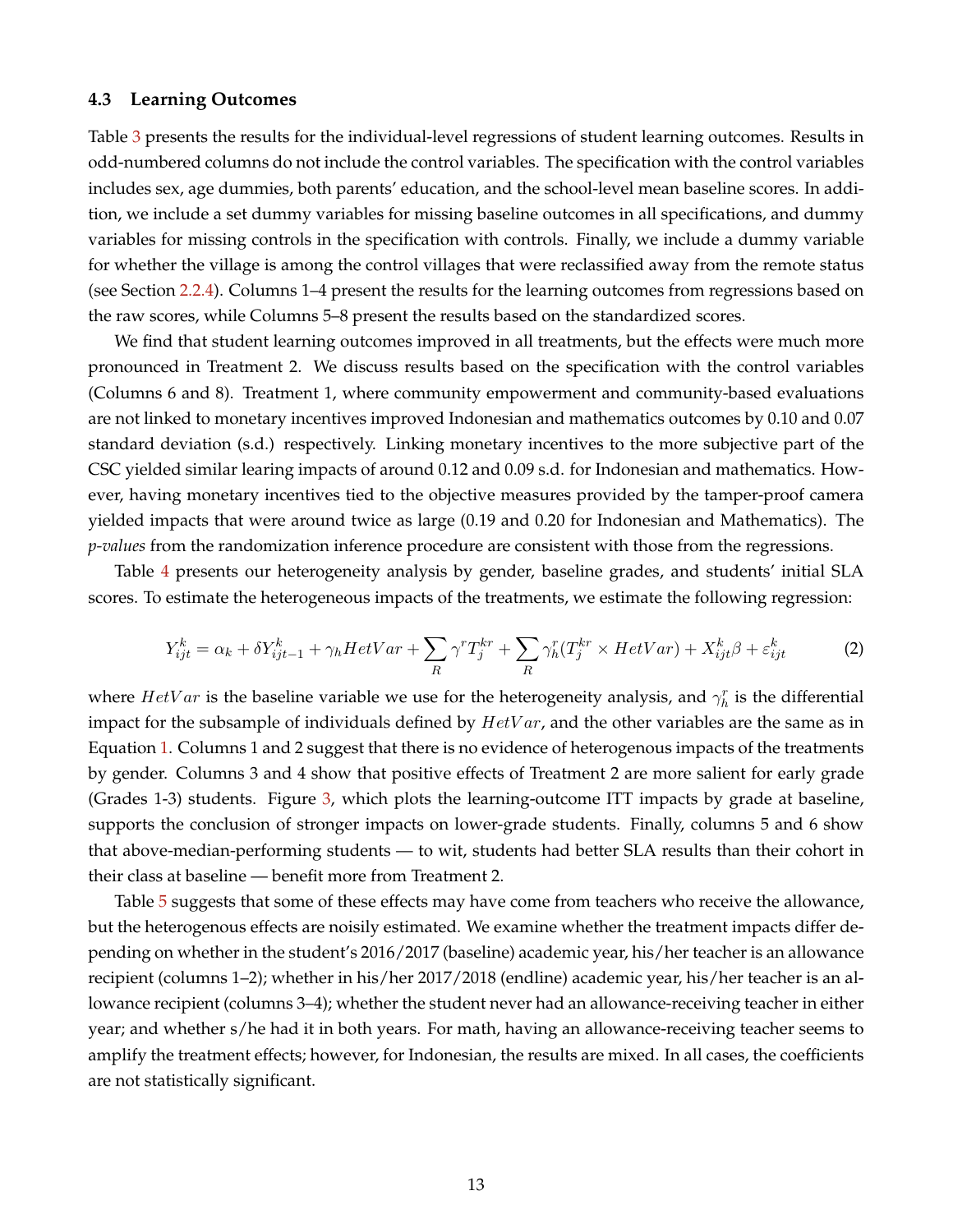### **4.4 Teacher Behavior**

Table [6](#page-22-0) shows results on various on changes in the labor supply of teachers as measured in terms of presence, teaching and working at school. We do not find that teacher presence has increased in any of the treatment groups. However, we observe that the likelihood to work (teach) at school has increased across teachers in Treatment 2 at the 5 (10) percent significance level. Results for Group 1 teachers are similar in magnitude although slightly less significant. Unlike in Treatments 1 and 2, we do not find improvements in labor supply in Treatment 3.

Results from Table [6](#page-22-0) mask important differences across teachers receiving and not receiving TK. Tables [7](#page-23-0) and [8](#page-24-0) report split-sample estimates by teacher TK status. Overall we find that the increases in labor supply in Treatment 1 and in particular in Treatment 2 seem to be exclusively driven by teachers receiving the remote-area allowances.

Finally, we find other behavioral changes among teachers. Table [9](#page-25-0) show the impact of the treatments on the number of supervision and parental meetings. We find that teachers are more likely to have met with parents and principals during the last 12 months. While these findings more or less hold across all three treatment groups, they are particular strong for teachers in Treatment 2. We also show in Table [10](#page-26-0) that the interventions induce time reallocation among teachers. Across all treatment groups teachers appear to have reduced time on non-teaching tasks, especially the time allocated for pupils homework and exams.

### **4.5 Parental Investments**

Parents in treatment communities invest more money and time in their children's education. Table [11](#page-27-0) reports parental investments in their child's education. Education expenditures increased by about Rp 28,000 percent for Treatment 2, while in the control group the average was Rp 324,154. This constitutes an increase of 8.6 percent. For the other treatments the point estimates are smaller, and not significantly different from those observed in the the control or Treatment 2. Across all treatments, parents report that their children receive more support in doing their homework, about 0.35 hours more per week, from a base of about 2.5 hours per week. The fraction of children who had a paid tutor increased by 1.5 percent point only for Treatment 2.

Parents in treatment communities interact more with teachers and are more satisfied with education service delivery. Table [12](#page-28-0) reports on the number of meetings between parents and teachers. According parents reports, the number of meetings increased substantially across all treatments. Meetings to discuss learning increased by around 1 to 1.5 per year from a base of 1.5 meetings a year, with the strongest effects observed for treatment 2. For other meetings to discuss other topics, the effects are of similar magnitude, and are the strongest for treatment 3. The results are corroborated by the teacher reports. As discussed above, Table [9](#page-25-0) shows that teachers are more likely to have met with parents and principals during the last 12 months. The number of formal meetings teacher have to discuss learning increased by about 0.13-0.25 meetings per month, from a base of 0.36 meetings observed in the control group. Also here, the strongest effects are observed for Treatment 2.

As reported in Table [13,](#page-29-0) parents are generally satisfied with the school of their child. 91 percent of parents rated the school good or very good. The interventions increased this by about 5 percent point.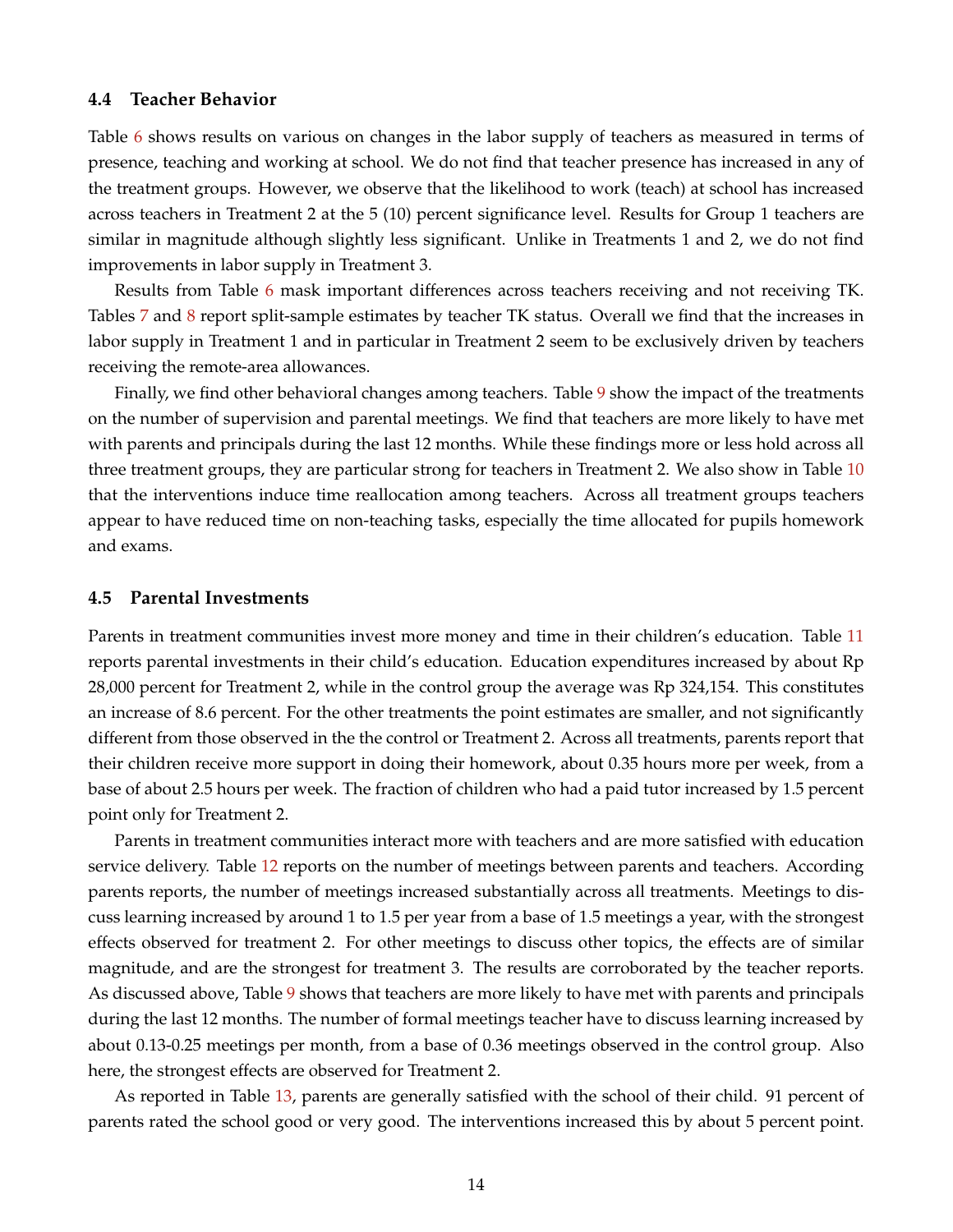For all treatments we find a positive effect of about 21 percent point on the percentage of parents that report that the school is better than last year. The fraction of parents who report that teacher absenteeism or quality is the main problem in education reduced by about 8 percent for Treatments 2 and 3.

The interventions have no significant effect on students attendance, which is already rather high. As reported in Table [14,](#page-30-0) parents in the control group report their children go to school on average 5.2 days in a week. The observations and attendance records indicate that around 86 to 91 percent of student attend. The estimation point estimates are generally positive, but mostly not significantly different from zero.

## <span id="page-15-0"></span>**5 Conclusion**

We present preliminary results from a set of interventions to improve education quality in public schools in remote areas. Our findings suggest that community empowerment, combined with pay-forperformance schemes based on absence (and aided by a tamper-proof camera) and a broad set of performance indicators increased learning outcomes. Interestingly, except for Treatment 2, these interventions did not always adjust teacher behaviors. Instead, we find that these interventions induced behavioral changes among parents: Across all treatments, parents increased their investments in their children's education. In all outcomes, focusing on absence with the aid of the camera yielded the strongest positive results. In future analysis, we would examine further the heterogeneous impacts of the different treatments as well as the some of the mechanisms underlying these findings.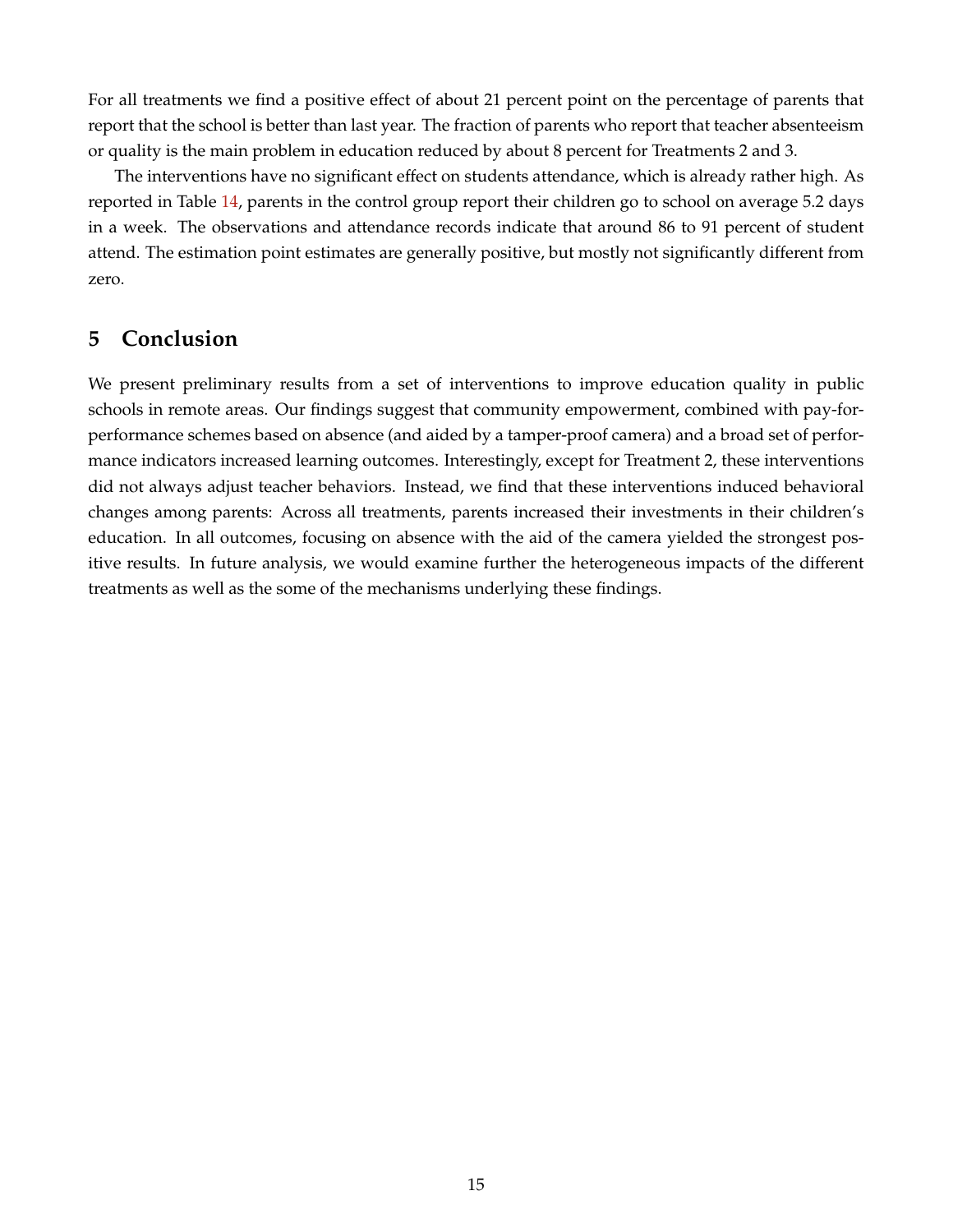# **References**

- <span id="page-16-0"></span>**Analytical and Capacity Development Partnership**, "Study on Teacher Absenteeism in Indonesia 2014," Technical Report, Ministry of Education and Culture 2014.
- <span id="page-16-14"></span>**ASER Centre**, "Annual Status of Education Report (Rural) 2013," Technical Report, ASER Centre, New Delhi 2014.
- <span id="page-16-6"></span>**Baker, G., R. Gibbons, and K. J. Murphy**, "Subjective Performance Measures in Optimal Incentive Contracts," *The Quarterly Journal of Economics*, November 1994, *109* (4), 1125–1156.
- <span id="page-16-11"></span>**Banerjee, Abhijit and Esther Duflo**, "Addressing Absence," *Journal of Economic Perspectives*, February 2006, *20* (1), 117–132.
- <span id="page-16-12"></span>**Banerjee, Abhijit V., Esther Duflo, and Rachel Glennerster**, "Putting a Band-Aid on a Corpse: Incentives for Nurses in the Indian Public Health Care System," *Journal of the European Economic Association*, April 2008, *6* (2-3), 487–500.
- <span id="page-16-4"></span>**Banerjee, Abhijit V, Rukmini Banerji, Esther Duflo, Rachel Glennerster, and Stuti Khemani**, "Pitfalls of Participatory Programs: Evidence from a Randomized Evaluation in Education in India," *American Economic Journal: Economic Policy*, February 2010, *2* (1), 1–30.
- <span id="page-16-3"></span>**Barr, Abigail, Frederick Mugisha, Pieter Serneels, and Andrew Zeitlin**, "Information and collective action in community-based monitoring of schools: Field and lab experimental evidence from Uganda," 2012.
- <span id="page-16-2"></span>Björkman, Martina and Jakob Svensson, "Power to the People: Evidence from a Randomized Field Experiment on Community-Based Monitoring in Uganda," *The Quarterly Journal of Economics*, May 2009, *124* (2), 735 –769.
- <span id="page-16-13"></span>**Brinkerhoff, Derick W and Anna Wetterberg**, "Performance-based public management reforms: experience and emerging lessons from service delivery improvement in Indonesia," *International Review of Administrative Sciences*, September 2013, *79* (3), 433–457.
- <span id="page-16-16"></span>**Chaudhury, Nazmul, Jeffrey Hammer, Michael Kremer, Karthik Muralidharan, and F. Halsey Rogers**, "Missing in Action: Teacher and Health Worker Absence in Developing Countries," *Journal of Economic Perspectives*, February 2006, *20* (1), 91–116.
- <span id="page-16-17"></span>**Chu-Chang, Mae, Sheldon Shaeffer, Samer Al-Samarrai, Andrew B. Ragatz, Joppe De Ree, and Ritchie Stevenson**, *Teacher reform in Indonesia: the role of politics and evidence in policy making*, Washington, D.C: World Bank, 2014.
- <span id="page-16-5"></span>**Cilliers, Jacobus, Ibrahim Kasirye, Clare Leaver, Pieter Serneels, and Andrew Zeitlin**, "Pay for locally monitored performance? A welfare analysis for teacher attendance in Ugandan primary schools," *Journal of Public Economics*, November 2018, *167*, 69–90.
- <span id="page-16-8"></span>**de Ree, Joppe, Karthik Muralidharan, Menno Pradhan, and Halsey Rogers**, "Double for Nothing? Experimental Evidence on an Unconditional Teacher Salary Increase in Indonesia," *The Quarterly Journal of Economics*, May 2018, *133* (2), 993–1039.
- <span id="page-16-1"></span>**Duflo, Esther, Rema Hanna, and Stephen P Ryan**, "Incentives Work: Getting Teachers to Come to School," *American Economic Review*, June 2012, *102* (4), 1241–1278.
- <span id="page-16-10"></span>**Glewwe, Paul, Nauman Ilias, and Michael Kremer**, "Teacher Incentives," *American Economic Journal: Applied Economics*, July 2010, *2* (3), 205–227.
- <span id="page-16-15"></span>**Gove, Amber and Anna Wetterberg**, "The Early Grade Reading Assessment: Applications and Interventions to Improve Basic Literacy," Technical Report, RTI Press, Research Triangle Park, NC October 2011.
- <span id="page-16-9"></span>**Hasan, Amer, Marilou Hyson, and Mae Chu-Chang, eds**, *Early childhood education and development in poor villages of indonesia: strong foundations, later success* Directions in development : human development, Washington, D.C: World Bank, 2013.
- <span id="page-16-7"></span>**Holmstrom, B. and P. Milgrom**, "Multitask Principal-Agent Analyses: Incentive Contracts, Asset Ownership, and Job Design," *Journal of Law, Economics, and Organization*, January 1991, *7* (special), 24–52.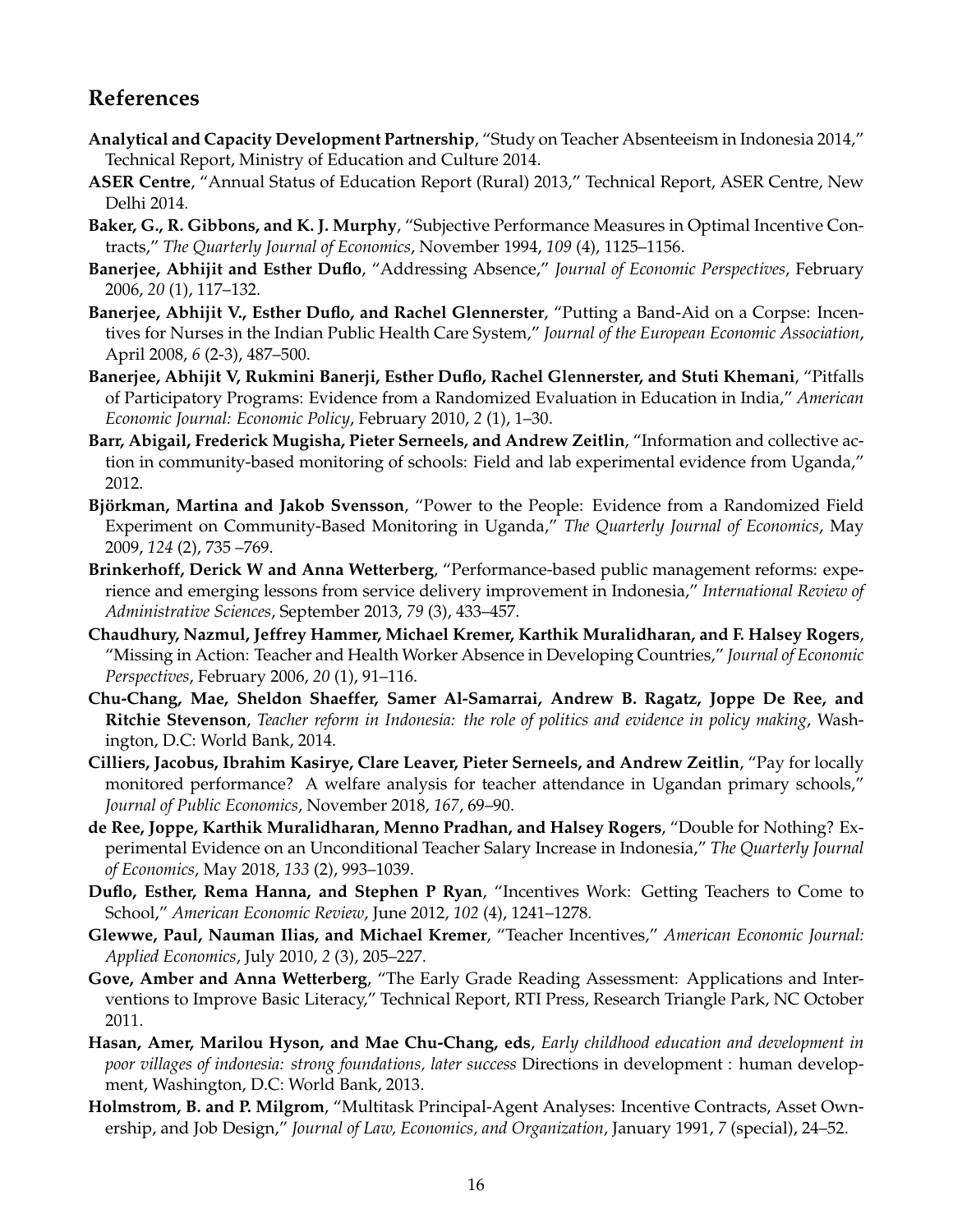- <span id="page-17-6"></span>**Joshi, Anuradha**, "Do They Work? Assessing the Impact of Transparency and Accountability Initiatives in Service Delivery," *Development Policy Review*, July 2013, *31*, s29–s48.
- <span id="page-17-5"></span>**Kremer, Michael, Nazmul Chaudhury, F. Halsey Rogers, Karthik Muralidharan, and Jeffrey Hammer**, "Teacher Absence in India: A Snapshot," *Journal of the European Economic Association*, May 2005, *3* (2-3), 658–667.
- <span id="page-17-9"></span>**Platas, L., L. Ketterlin-Gellar, A. Brombacher, and Y. Sitabkhan**, "Early Grade Mathematics Assessment (EGMA) Toolkit," Technical Report, RTI International 2014.
- <span id="page-17-2"></span>**Pradhan, Menno, Daniel Suryadarma, Amanda Beatty, Maisy Wong, Arya Gaduh, Armida Alisjahbana, and Rima Prama Artha**, "Improving Educational Quality through Enhancing Community Participation: Results from a Randomized Field Experiment in Indonesia," *American Economic Journal: Applied Economics*, April 2014, *6* (2), 105–126.
- <span id="page-17-7"></span>**Ringold, Dena, Alaka Holla, Margaret Koziol, and Santosh Srinivasan**, *Citizens and Service Delivery: Assessing the Use of Social Accountability Approaches in the Human Development Sectors* Directions in Development, Washington, DC: World Bank, 2012.
- <span id="page-17-3"></span>**SMERU**, "Teacher Absenteeism and Remote Area Allowance: Baseline Survey," Technical Report 2010.
- <span id="page-17-4"></span>**Suryahadi, Asep and Prio Sambodho**, "Assessment of Policies to Improve Teacher Quality and Reduce Teacher Absenteeism," SMERU Working Paper, SMERU 2013.
- <span id="page-17-1"></span>**UNICEF**, ""We Like Being Taught" – A Study on Teacher Absenteeism in Papua and West Papua," Technical Report 2012.
- <span id="page-17-0"></span>**Usman, S., Akhmadi, and Daniel Suryadarma**, "When Teachers are Absent: Where Do They Go and What is the Impact on Students?," Technical Report, SMERU 2004.
- <span id="page-17-8"></span>**Uwezo**, "Are Our Children Learning? Annual Learning Assessment Report," Technical Report, Twaweza East Africa, Nairobi 2012.
- <span id="page-17-10"></span>**World Bank**, "Assessing the Role of the School Operational Grant Program (BOS) in Improving Education Outcomes in Indonesia," Technical Report AUS4133, World Bank, Washington DC 2015.
- <span id="page-17-11"></span> $-$ , "Teacher certification and beyond: An empirical evaluation of the teacher certification program and education quality improvements in Indonesia," Technical Report 94019-ID, World Bank, Washington DC 2016.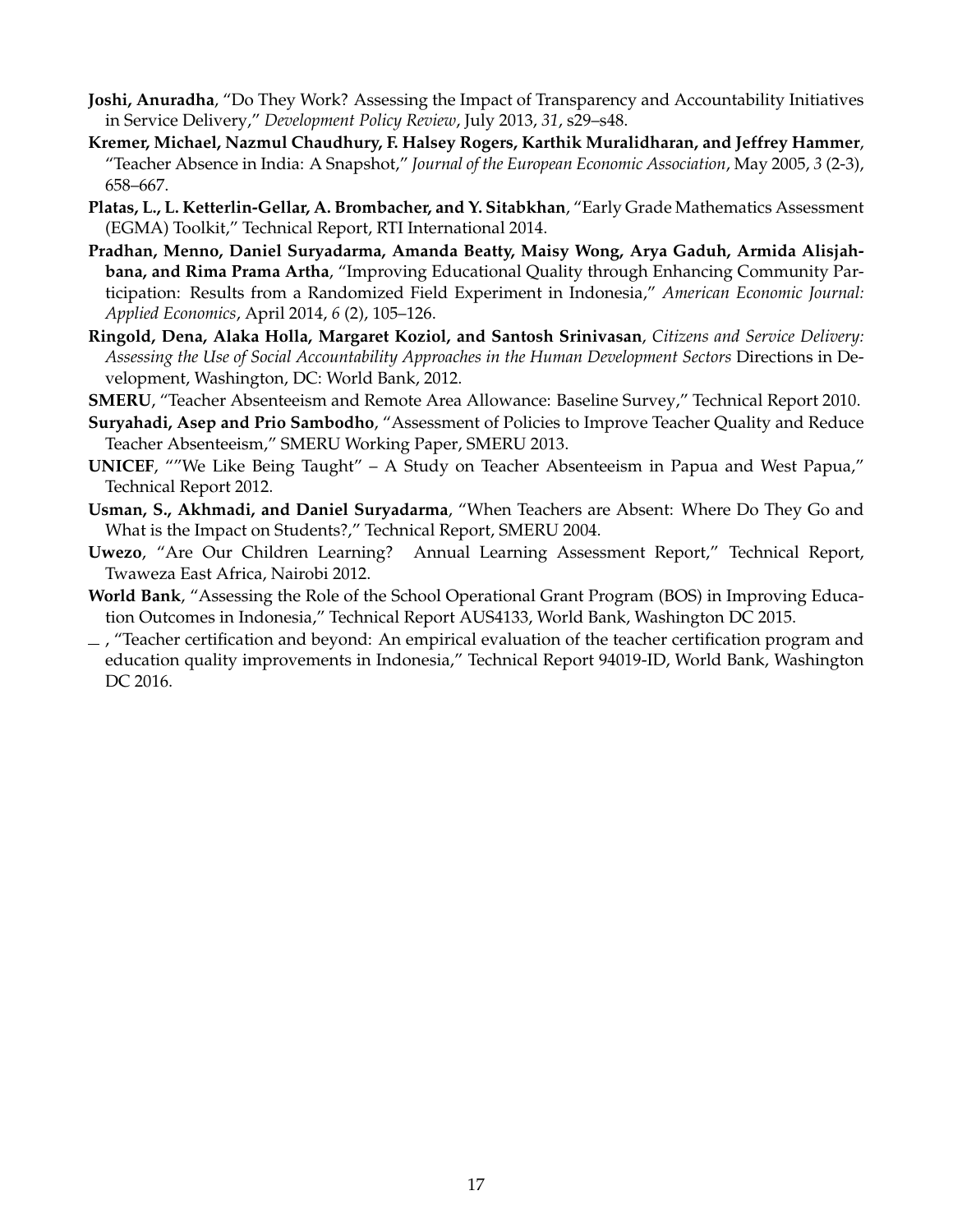# **6 Tables**

<span id="page-18-0"></span>

| 2. Dalance Tables. Individual- and School-Level Variables |           |             |                                   |             |             |                                                     |             |  |  |
|-----------------------------------------------------------|-----------|-------------|-----------------------------------|-------------|-------------|-----------------------------------------------------|-------------|--|--|
|                                                           |           |             | Mean $(\mu)$<br>(standard errors) |             |             | Differences = $\mu$ [] – $\mu$ Control<br>(p-value) |             |  |  |
|                                                           | Control   | Treatment 1 | Treatment 2                       | Treatment 3 | Treatment 1 | Treatment 2                                         | Treatment 3 |  |  |
|                                                           | (1)       | (2)         | (3)                               | (4)         | (5)         | (6)                                                 | (7)         |  |  |
| Panel A. Individual-Level Variables                       |           |             |                                   |             |             |                                                     |             |  |  |
| Overall score in Bahasa                                   | 37.83     | 36.94       | 38.46                             | 36.56       | $-0.89$     | 0.63                                                | $-1.27$     |  |  |
| Overall score in Math                                     | (21.26)   | (20.24)     | (20.74)                           | (20.66)     | (0.65)      | (0.74)                                              | (0.54)      |  |  |
|                                                           | 38.63     | 37.14       | 37.93                             | 36.82       | $-1.48$     | $-0.69$                                             | $-1.81$     |  |  |
| Male                                                      | (22.45)   | (21.32)     | (21.16)                           | (21.50)     | (0.49)      | (0.72)                                              | (0.43)      |  |  |
|                                                           | 0.51      | 0.54        | 0.52                              | 0.54        | 0.02        | 0.01                                                | 0.02        |  |  |
| Age in years                                              | (0.50)    | (0.50)      | (0.50)                            | (0.50)      | $(0.01)$ ** | (0.38)                                              | $(0.01)$ ** |  |  |
|                                                           | 10.76     | 10.63       | 10.69                             | 10.65       | $-0.13$     | $-0.07$                                             | $-0.11$     |  |  |
| Mother with no education                                  | (2.03)    | (2.05)      | (1.99)                            | (1.98)      | (0.12)      | (0.38)                                              | (0.15)      |  |  |
|                                                           | 0.09      | 0.07        | 0.11                              | 0.09        | $-0.02$     | 0.02                                                | $-0.00$     |  |  |
| Mother with primary education                             | (0.29)    | (0.25)      | (0.32)                            | (0.29)      | (0.19)      | (0.51)                                              | (0.93)      |  |  |
|                                                           | 0.75      | 0.74        | 0.71                              | 0.73        | $-0.01$     | $-0.04$                                             | $-0.02$     |  |  |
| Mother with $>$ primary education                         | (0.43)    | (0.44)      | (0.45)                            | (0.44)      | (0.85)      | (0.26)                                              | (0.45)      |  |  |
|                                                           | 0.15      | 0.14        | 0.14                              | 0.21        | $-0.01$     | $-0.01$                                             | 0.05        |  |  |
|                                                           | (0.36)    | (0.35)      | (0.35)                            | (0.41)      | (0.66)      | (0.72)                                              | (0.23)      |  |  |
| Father with no education                                  | 0.08      | 0.05        | 0.09                              | 0.08        | $-0.03$     | 0.02                                                | 0.00        |  |  |
|                                                           | (0.26)    | (0.22)      | (0.29)                            | (0.27)      | $(0.09)^*$  | (0.48)                                              | (0.96)      |  |  |
| Father with primary education                             | 0.71      | 0.70        | 0.67                              | 0.69        | $-0.02$     | $-0.05$                                             | $-0.03$     |  |  |
|                                                           | (0.45)    | (0.46)      | (0.47)                            | (0.46)      | (0.59)      | (0.13)                                              | (0.30)      |  |  |
| Father with $>$ primary education                         | 0.18      | 0.18        | 0.18                              | 0.21        | $-0.00$     | $-0.00$                                             | 0.03        |  |  |
|                                                           | (0.39)    | (0.38)      | (0.39)                            | (0.41)      | (0.94)      | (0.97)                                              | (0.41)      |  |  |
| TK in 2017                                                | 0.53      | 0.60        | 0.61                              | 0.62        | 0.07        | 0.09                                                | 0.10        |  |  |
|                                                           | (0.50)    | (0.49)      | (0.49)                            | (0.48)      | (0.14)      | $(0.10)^*$                                          | $(0.06)^*$  |  |  |
| Use Indonesian to learn at home                           | 0.21      | 0.24        | 0.24                              | 0.28        | 0.04        | 0.04                                                | 0.07        |  |  |
|                                                           | (0.41)    | (0.43)      | (0.43)                            | (0.45)      | (0.28)      | (0.20)                                              | $(0.06)^*$  |  |  |
| Observations                                              | 7,011     | 6,245       | 6,610                             | 6,714       | 13,256      | 13,621                                              | 13,725      |  |  |
| Panel B. School-Level Variables                           |           |             |                                   |             |             |                                                     |             |  |  |
| Distance to UPTD (km)                                     | 43.48     | 41.29       | 44.66                             | 41.56       | $-2.18$     | 1.18                                                | $-1.92$     |  |  |
|                                                           | (35.95)   | (36.32)     | (39.16)                           | (39.36)     | (0.73)      | (0.86)                                              | (0.77)      |  |  |
| Time to reach UPTD (minute)                               | 122.99    | 119.40      | 124.78                            | 104.07      | $-3.59$     | 1.79                                                | $-18.91$    |  |  |
|                                                           | (114.59)  | (111.23)    | (98.72)                           | (63.58)     | (0.85)      | (0.92)                                              | (0.24)      |  |  |
| Travel speed to UPTD (km/hr)                              | 24.70     | 21.76       | 22.98                             | 24.63       | $-2.93$     | $-1.72$                                             | $-0.06$     |  |  |
| Mean teacher travel distance (km)                         | (14.87)   | (11.59)     | (13.28)                           | (15.95)     | (0.20)      | (0.48)                                              | (0.98)      |  |  |
|                                                           | 2.40      | 3.96        | 2.16                              | 3.18        | 1.56        | $-0.24$                                             | 0.78        |  |  |
| Mean teacher travel time (hr)                             | (3.48)    | (9.12)      | (4.85)                            | (4.32)      | (0.19)      | (0.74)                                              | (0.25)      |  |  |
|                                                           | 0.26      | 0.32        | 0.21                              | 0.25        | 0.06        | $-0.05$                                             | $-0.01$     |  |  |
| Mean teacher travel cost (Rp)                             | (0.16)    | (0.30)      | (0.20)                            | (0.19)      | (0.17)      | $(0.10)^*$                                          | (0.63)      |  |  |
|                                                           | 1947.35   | 2496.66     | 1842.41                           | 2592.36     | 549.31      | $-104.93$                                           | 645.01      |  |  |
| Student-teacher ratio (baseline)                          | (2686.68) | (4948.91)   | (3359.37)                         | (3016.55)   | (0.43)      | (0.84)                                              | (0.19)      |  |  |
|                                                           | 13.21     | 12.25       | 12.53                             | 12.87       | $-0.96$     | $-0.68$                                             | $-0.34$     |  |  |
| Excess teacher over learning groups (baseline)            | (4.56)    | (4.04)      | (3.85)                            | (5.16)      | (0.20)      | (0.35)                                              | (0.68)      |  |  |
|                                                           | 1.88      | 2.06        | 1.99                              | 2.34        | 0.18        | 0.10                                                | 0.46        |  |  |
| Observations                                              | (1.54)    | (1.93)      | (1.69)                            | (2.69)      | (0.55)      | (0.71)                                              | (0.22)      |  |  |
|                                                           | 67        | 68          | 68                                | 67          | 135         | 135                                                 | 134         |  |  |

**Table 2:** Balance Tables: Individual- and School-Level Variables

*Notes:* Standard errors clustered at the school level. \*/\*\*/\*\*\* denotes significant at the 10/5/1 percent significance levels.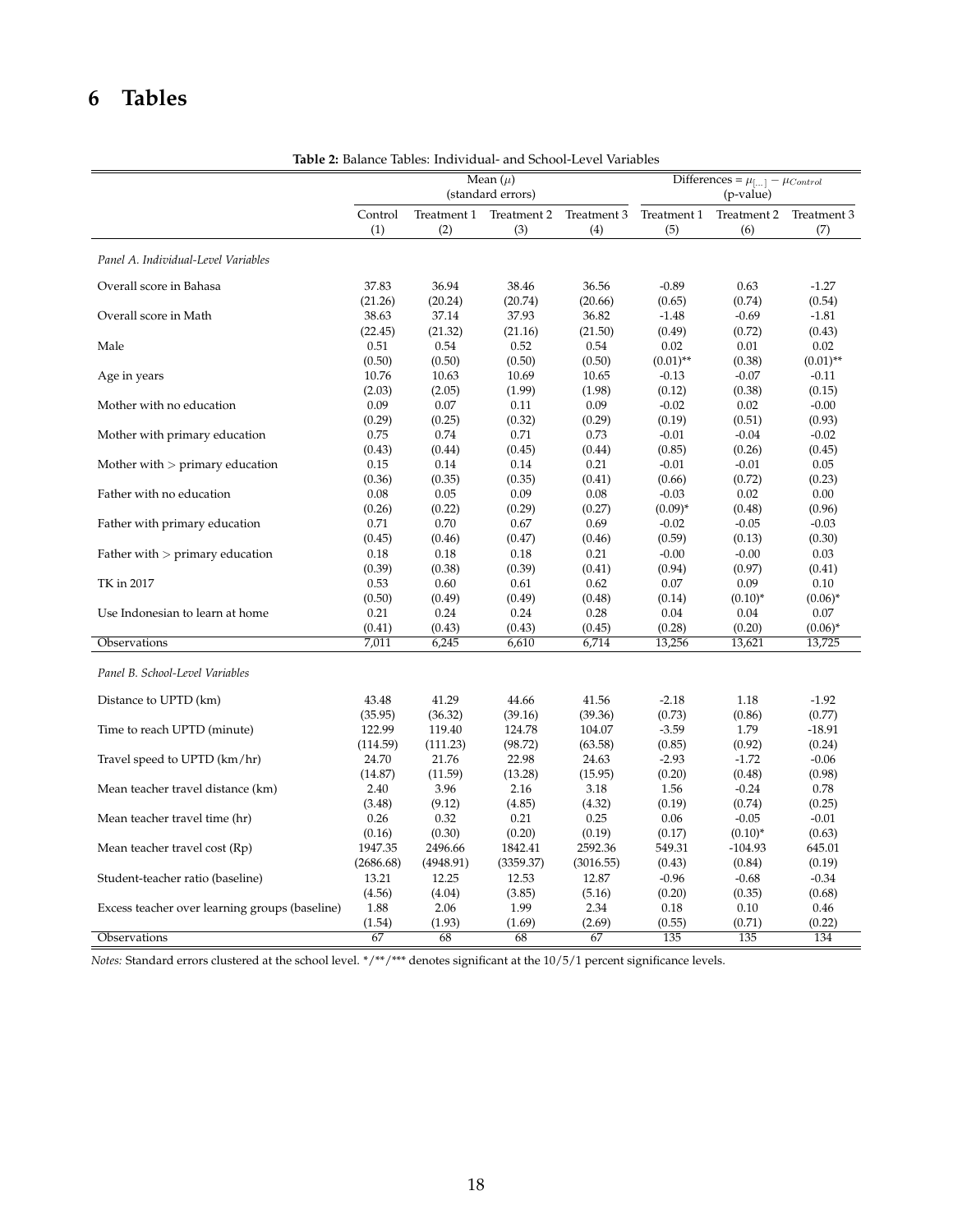|                          |               |                  | Raw Score     |               | <b>Standardized Score</b> |                  |               |               |
|--------------------------|---------------|------------------|---------------|---------------|---------------------------|------------------|---------------|---------------|
|                          |               | Bahasa Indonesia |               | Mathematics   |                           | Bahasa Indonesia | Mathematics   |               |
|                          | (1)           | (2)              | (3)           | (4)           | (5)                       | (6)              | (7)           | (8)           |
| Treatment 1              | 1.297         | 1.952            | 1.159         | 1.520         | 0.070                     | 0.095            | 0.055         | 0.071         |
|                          | (0.917)       | $(0.731)$ ***    | (0.925)       | $(0.832)^*$   | (0.044)                   | $(0.035)$ ***    | (0.044)       | $(0.040)^*$   |
| Treatment 2              | 3.842         | 3.949            | 3.821         | 4.102         | 0.185                     | 0.187            | 0.187         | 0.201         |
|                          | $(0.987)$ *** | $(0.748)$ ***    | $(1.018)$ *** | $(0.856)$ *** | $(0.047)$ ***             | $(0.036)$ ***    | $(0.049)$ *** | $(0.041)$ *** |
| Treatment 3              | 1.534         | 2.444            | 1.273         | 1.842         | 0.086                     | 0.119            | 0.066         | 0.094         |
|                          | $(0.868)^*$   | $(0.689)$ ***    | (0.913)       | $(0.788)$ **  | $(0.041)$ **              | $(0.033)$ ***    | (0.044)       | $(0.038)$ **  |
| Control group mean       |               | 47.13            |               | 47.03         |                           | 0.00             |               | 0.00          |
| Test of equality (P-val) |               |                  |               |               |                           |                  |               |               |
| Treatment 1 v. 2         | 0.013         | 0.013            | 0.011         | 0.004         | 0.018                     | 0.015            | 0.008         | 0.003         |
| Treatment 2 v. 3         | 0.017         | 0.048            | 0.016         | 0.014         | 0.028                     | 0.058            | 0.017         | 0.014         |
| Treatment 1 v. 3         | 0.797         | 0.521            | 0.905         | 0.711         | 0.713                     | 0.504            | 0.806         | 0.595         |
| Randomization Inference  |               |                  |               |               |                           |                  |               |               |
| $(P-value, N = 1000)$    |               |                  |               |               |                           |                  |               |               |
| Treatment 1              | 0.193         | 0.005            | 0.244         | 0.081         | 0.142                     | 0.010            | 0.202         | 0.091         |
| Treatment 2              | 0.002         | 0.000            | 0.003         | 0.000         | 0.000                     | 0.000            | 0.002         | 0.000         |
| Treatment 3              | 0.119         | 0.001            | 0.198         | 0.028         | 0.060                     | 0.000            | 0.149         | 0.018         |
| R2                       | 0.879         | 0.888            | 0.881         | 0.886         | 0.290                     | 0.334            | 0.276         | 0.301         |
| Observations             | 31022         | 31022            | 31022         | 31022         | 31022                     | 31022            | 31022         | 31022         |
| Strata FE                | Yes           | Yes              | Yes           | Yes           | Yes                       | Yes              | Yes           | Yes           |
| <b>Student Controls</b>  | No            | Yes              | No            | Yes           | No                        | Yes              | No            | Yes           |

<span id="page-19-0"></span>**Table 3:** ITT on Student Learning Outcomes

*Notes:* Control variables include sex, age dummies, both parents' education, baseline outcome, dummy variables for individuals with missing baseline outcomes and controls, and the school-level mean scores. The randomization inference tests the sharp null hypothesis of no effectfor each individual treatment (holding other treatment assignments constant). Standard errors clustered at the school level. \*/\*\*/\*\*\* denotes significant at the  $10/5/1$  percent significance levels.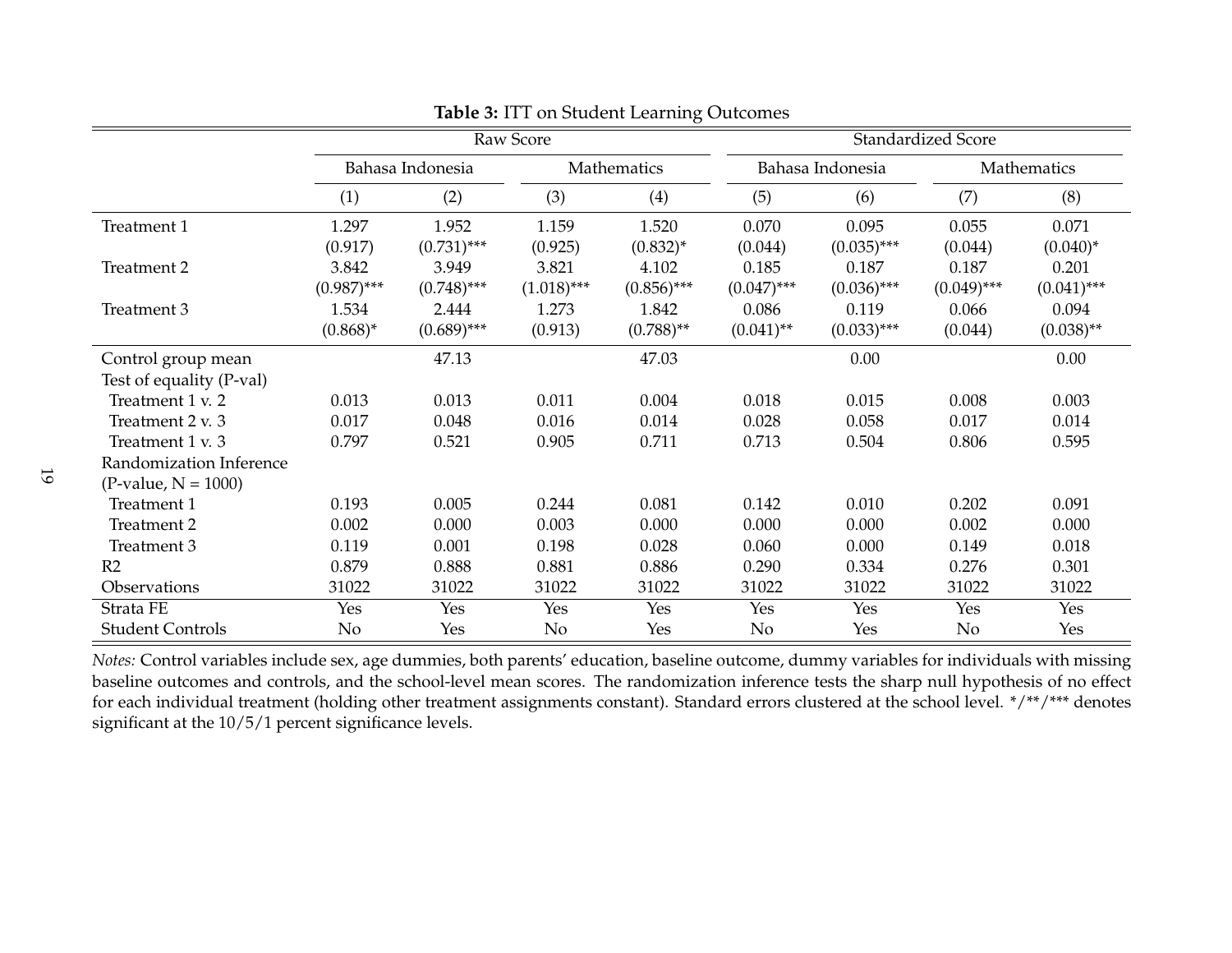|                         | Male          |               | Grades 4-5    |               |               | Above-Median<br>Student |  |
|-------------------------|---------------|---------------|---------------|---------------|---------------|-------------------------|--|
|                         | Indonesian    | Math          | Indonesian    | Math          | Indonesian    | Math                    |  |
|                         | (1)           | (2)           | (3)           | (4)           | (5)           | (6)                     |  |
| Subgroup: $[]$          | $-0.220$      | $-0.090$      | 0.113         | 0.073         | 0.196         | 0.149                   |  |
|                         | $(0.024)$ *** | $(0.023)$ *** | $(0.038)$ *** | $(0.042)^*$   | $(0.026)$ *** | $(0.028)$ ***           |  |
| Treatment 1             | 0.080         | 0.056         | 0.096         | 0.099         | 0.113         | 0.050                   |  |
|                         | $(0.040)$ **  | (0.044)       | $(0.045)$ **  | $(0.052)^{*}$ | $(0.037)$ *** | (0.045)                 |  |
| Treatment 2             | 0.186         | 0.192         | 0.209         | 0.239         | 0.132         | 0.154                   |  |
|                         | $(0.040)$ *** | $(0.045)$ *** | $(0.044)$ *** | $(0.054)$ *** | $(0.040)$ *** | $(0.046)$ ***           |  |
| Treatment 3             | 0.125         | 0.074         | 0.118         | 0.106         | 0.086         | 0.068                   |  |
|                         | $(0.039)$ *** | $(0.042)^{*}$ | $(0.044)$ *** | $(0.052)$ **  | $(0.038)$ **  | (0.042)                 |  |
| Treatment $1 \times$ [] | 0.029         | 0.030         | $-0.006$      | $-0.068$      | $-0.035$      | 0.047                   |  |
|                         | (0.031)       | (0.036)       | (0.053)       | (0.060)       | (0.037)       | (0.038)                 |  |
| Treatment $2 \times$ [] | 0.002         | 0.018         | $-0.111$      | $-0.124$      | 0.066         | 0.068                   |  |
|                         | (0.032)       | (0.032)       | $(0.049)$ **  | $(0.060)$ **  | $(0.036)^*$   | $(0.037)^{*}$           |  |
| Treatment $3 \times$ [] | $-0.010$      | 0.038         | $-0.063$      | $-0.071$      | 0.016         | 0.020                   |  |
|                         | (0.033)       | (0.035)       | (0.051)       | (0.060)       | (0.038)       | (0.038)                 |  |
| Observations            | 31022         | 31022         | 24719         | 24719         | 24700         | 24700                   |  |
| Strata FE               | Yes           | Yes           | Yes           | Yes           | Yes           | Yes                     |  |
| <b>Student Controls</b> | Yes           | Yes           | Yes           | Yes           | Yes           | Yes                     |  |
| Total subgroup effect:  |               |               |               |               |               |                         |  |
| Treatment 1             | 0.109         | 0.086         | 0.089         | 0.031         | 0.078         | 0.097                   |  |
|                         | $(0.037)$ *** | $(0.044)^*$   | $(0.041)$ **  | (0.048)       | $(0.041)^{*}$ | $(0.045)$ **            |  |
| Treatment 2             | 0.187         | 0.210         | 0.098         | 0.115         | 0.198         | 0.222                   |  |
|                         | $(0.039)$ *** | $(0.043)$ *** | $(0.041)$ **  | $(0.048)$ **  | $(0.040)$ *** | $(0.046)$ ***           |  |
| Treatment 3             | 0.114         | 0.112         | 0.054         | 0.035         | 0.102         | 0.088                   |  |
|                         | $(0.035)$ *** | $(0.041)$ *** | (0.039)       | (0.044)       | $(0.039)$ *** | $(0.045)^*$             |  |

**Table 4:** ITT by Gender, Grades, and Initial Assessment Outcomes

<span id="page-20-0"></span>*Notes:* Control variables include sex, age dummies, both parents' education, baseline outcome, dummy variables for individuals with missing controls, school-level mean scores, and <sup>a</sup> dummy variable for the reclassified villages. Samples are split by whether student mean standardized scores for Indonesian and mathematics at baseline are above/below median. Observations without baseline scores are dropped. Standard errorsclustered at the school level. \*/\*\*/\*\*\* denotes significant at the 10/5/1 percen<sup>t</sup> significance levels.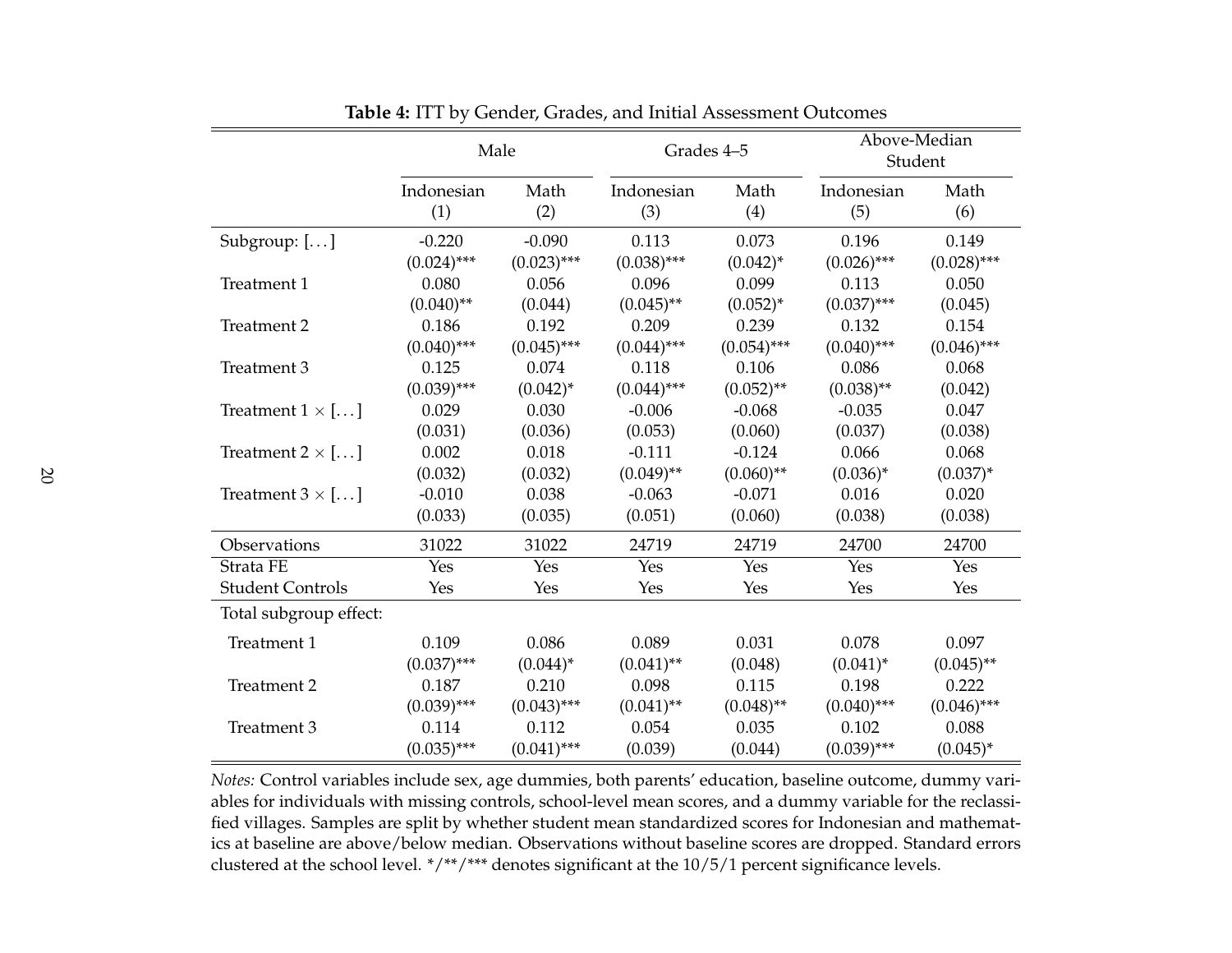|                         | <b>Baseline Teacher</b> | <b>TK17 Recipient</b> | <b>Endline Teacher</b> | <b>TK17 Recipient</b> | Never Had     | TK17 Recipient |               | Always Had<br><b>TK17 Recipient</b> |  |
|-------------------------|-------------------------|-----------------------|------------------------|-----------------------|---------------|----------------|---------------|-------------------------------------|--|
|                         | Indonesian              | Math                  | Indonesian             | Math                  | Indonesian    | Math           | Indonesian    | Math                                |  |
|                         | (1)                     | (2)                   | (3)                    | (4)                   | (5)           | (6)            | (7)           | (8)                                 |  |
| Subgroup: []            | $-0.020$                | $-0.055$              | 0.041                  | $-0.030$              | $-0.019$      | 0.030          | 0.041         | $-0.043$                            |  |
|                         | (0.037)                 | (0.046)               | (0.037)                | (0.045)               | (0.039)       | (0.045)        | (0.036)       | (0.047)                             |  |
| Treatment 1             | 0.074                   | 0.055                 | 0.116                  | 0.051                 | 0.092         | 0.071          | 0.097         | 0.054                               |  |
|                         | (0.046)                 | (0.057)               | $(0.045)$ **           | (0.053)               | $(0.040)$ **  | (0.045)        | $(0.037)$ **  | (0.045)                             |  |
| Treatment 2             | 0.135                   | 0.167                 | 0.199                  | 0.159                 | 0.186         | 0.214          | 0.198         | 0.190                               |  |
|                         | $(0.051)$ ***           | $(0.056)$ ***         | $(0.048)$ ***          | $(0.057)$ ***         | $(0.040)$ *** | $(0.045)$ ***  | $(0.039)$ *** | $(0.044)$ ***                       |  |
| Treatment 3             | 0.081                   | 0.022                 | 0.129                  | 0.070                 | 0.106         | 0.089          | 0.124         | 0.062                               |  |
|                         | $(0.045)^*$             | (0.051)               | $(0.045)$ ***          | (0.053)               | $(0.035)$ *** | $(0.041)$ **   | $(0.036)$ *** | (0.041)                             |  |
| Treatment $1 \times$ [] | 0.036                   | 0.031                 | $-0.035$               | 0.035                 | 0.013         | 0.005          | $-0.005$      | 0.054                               |  |
|                         | (0.060)                 | (0.066)               | (0.054)                | (0.064)               | (0.063)       | (0.070)        | (0.053)       | (0.065)                             |  |
| Treatment $2 \times$ [] | 0.047                   | 0.036                 | $-0.023$               | 0.068                 | $-0.002$      | $-0.053$       | $-0.037$      | 0.035                               |  |
|                         | (0.056)                 | (0.066)               | (0.056)                | (0.067)               | (0.066)       | (0.073)        | (0.048)       | (0.066)                             |  |
| Treatment $3 \times$ [] | 0.020                   | 0.095                 | $-0.017$               | 0.038                 | 0.049         | 0.022          | $-0.018$      | 0.097                               |  |
|                         | (0.054)                 | (0.064)               | (0.048)                | (0.057)               | (0.055)       | (0.066)        | (0.048)       | (0.059)                             |  |
| Observations            | 24719                   | 24719                 | 31022                  | 31022                 | 31022         | 31022          | 31022         | 31022                               |  |
| Strata FE               | Yes                     | Yes                   | Yes                    | Yes                   | Yes           | Yes            | Yes           | Yes                                 |  |
| <b>Student Controls</b> | Yes                     | Yes                   | Yes                    | Yes                   | Yes           | Yes            | Yes           | Yes                                 |  |
| Total subgroup effect:  |                         |                       |                        |                       |               |                |               |                                     |  |
| Treatment 1             | 0.110                   | 0.086                 | 0.082                  | 0.086                 | 0.105         | 0.076          | 0.092         | 0.108                               |  |
|                         | $(0.044)$ **            | $(0.048)^*$           | $(0.044)^*$            | $(0.050)*$            | $(0.056)^*$   | (0.064)        | $(0.053)^{*}$ | $(0.060)*$                          |  |
| Treatment 2             | 0.182                   | 0.203                 | 0.177                  | 0.227                 | 0.184         | 0.161          | 0.161         | 0.225                               |  |
|                         | $(0.040)$ ***           | $(0.051)$ ***         | $(0.043)$ ***          | $(0.050)$ ***         | $(0.060)$ *** | $(0.068)$ **   | $(0.048)$ *** | $(0.064)$ ***                       |  |
| Treatment 3             | 0.101                   | 0.116                 | 0.113                  | 0.109                 | 0.156         | 0.111          | 0.106         | 0.159                               |  |
|                         | $(0.040)$ **            | $(0.049)$ **          | $(0.037)$ ***          | $(0.042)$ **          | $(0.055)$ *** | $(0.063)^*$    | $(0.047)$ **  | $(0.056)$ ***                       |  |

**Table 5:** ITT by Teacher TK-Allowance Status

<span id="page-21-0"></span>*Notes:* Control variables include sex, age dummies, both parents' education, baseline outcome, dummy variables for individuals with missing controls, school-level mean scores, and <sup>a</sup> dummy variable for the reclassified villages. Samples are split by whether student mean standardized scores for Indonesian and mathematics at baseline are above/below median. Observations without baseline scoresare dropped. Standard errors clustered at the school level. \*/\*\*/\*\*\* denotes significant at the 10/5/1 percent significance levels.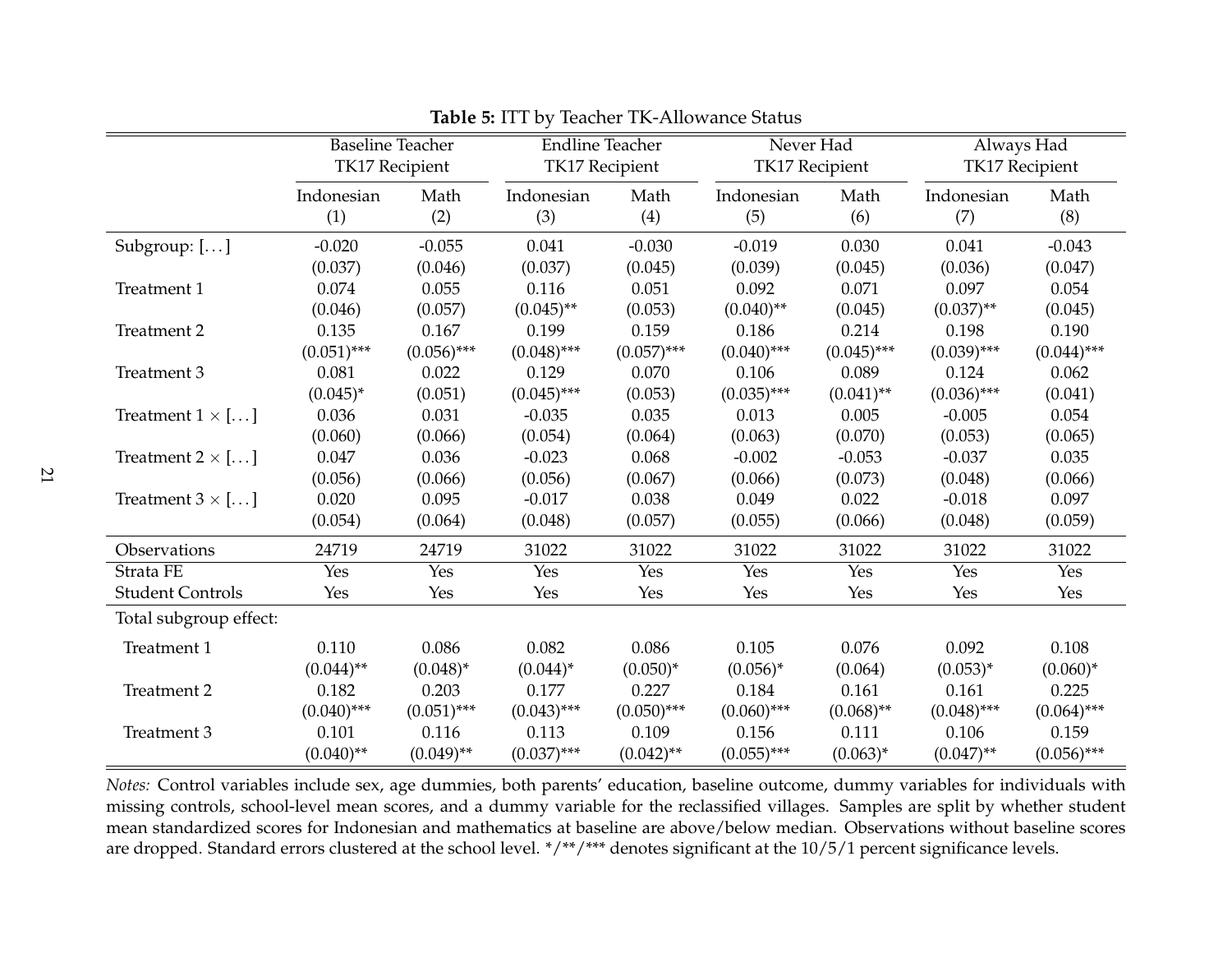<span id="page-22-0"></span>

|                                              | Scheduled<br>at school | Present at<br>school | Working at<br>school | Scheduled<br>to teach | Teaching<br>(wide) | Teaching<br>(strict) |
|----------------------------------------------|------------------------|----------------------|----------------------|-----------------------|--------------------|----------------------|
|                                              | (1)                    | (2)                  | (3)                  | (4)                   | (5)                | (6)                  |
| Treatment 1                                  | 0.014                  | 0.021                | 0.054                | 0.008                 | 0.050              | 0.051                |
|                                              | $(0.007)$ **           | (0.026)              | $(0.029)^*$          | (0.021)               | (0.031)            | $(0.031)^{*}$        |
| Treatment 2                                  | 0.017                  | 0.039                | 0.058                | 0.027                 | 0.045              | 0.053                |
|                                              | $(0.006)$ ***          | (0.026)              | $(0.029)$ **         | (0.022)               | (0.030)            | $(0.029)^*$          |
| Treatment 3                                  | 0.011                  | $-0.030$             | $-0.032$             | 0.001                 | $-0.015$           | 0.017                |
|                                              | $(0.007)^*$            | (0.029)              | (0.032)              | (0.024)               | (0.034)            | (0.031)              |
| Observations                                 | 1952                   | 1952                 | 1952                 | 1952                  | 1952               | 1952                 |
| Control Mean                                 | 0.9835                 | 0.8202               | 0.7665               | 0.7624                | 0.6116             | 0.5723               |
| T1vsT2                                       | 0.3382                 | 0.4444               | 0.8873               | 0.3475                | 0.8551             | 0.9214               |
| T <sub>1vs</sub> T <sub>3</sub>              | 0.6042                 | 0.0679               | 0.0057               | 0.7374                | 0.0350             | 0.2516               |
| T <sub>2</sub> v <sub>s</sub> T <sub>3</sub> | 0.1367                 | 0.0109               | 0.0035               | 0.2649                | 0.0488             | 0.2012               |
| Strata FE                                    | Yes                    | Yes                  | Yes                  | Yes                   | Yes                | Yes                  |
| <b>Basic Controls</b>                        | Yes                    | Yes                  | Yes                  | Yes                   | Yes                | Yes                  |

**Table 6:** ITT Impact on Teacher Behavior

*Notes:* Baseline controls at school level: # teachers, # pns teachers, # certified teachers,# students, 3 Non-TK schools. Baseline controls at teacher level: Age, gender, marital status, pns and certification status and lagged dependent variable. Standard errors clustered at the school level. \*/\*\*/\*\*\* denotes significant at the 10/5/1 percent significance levels.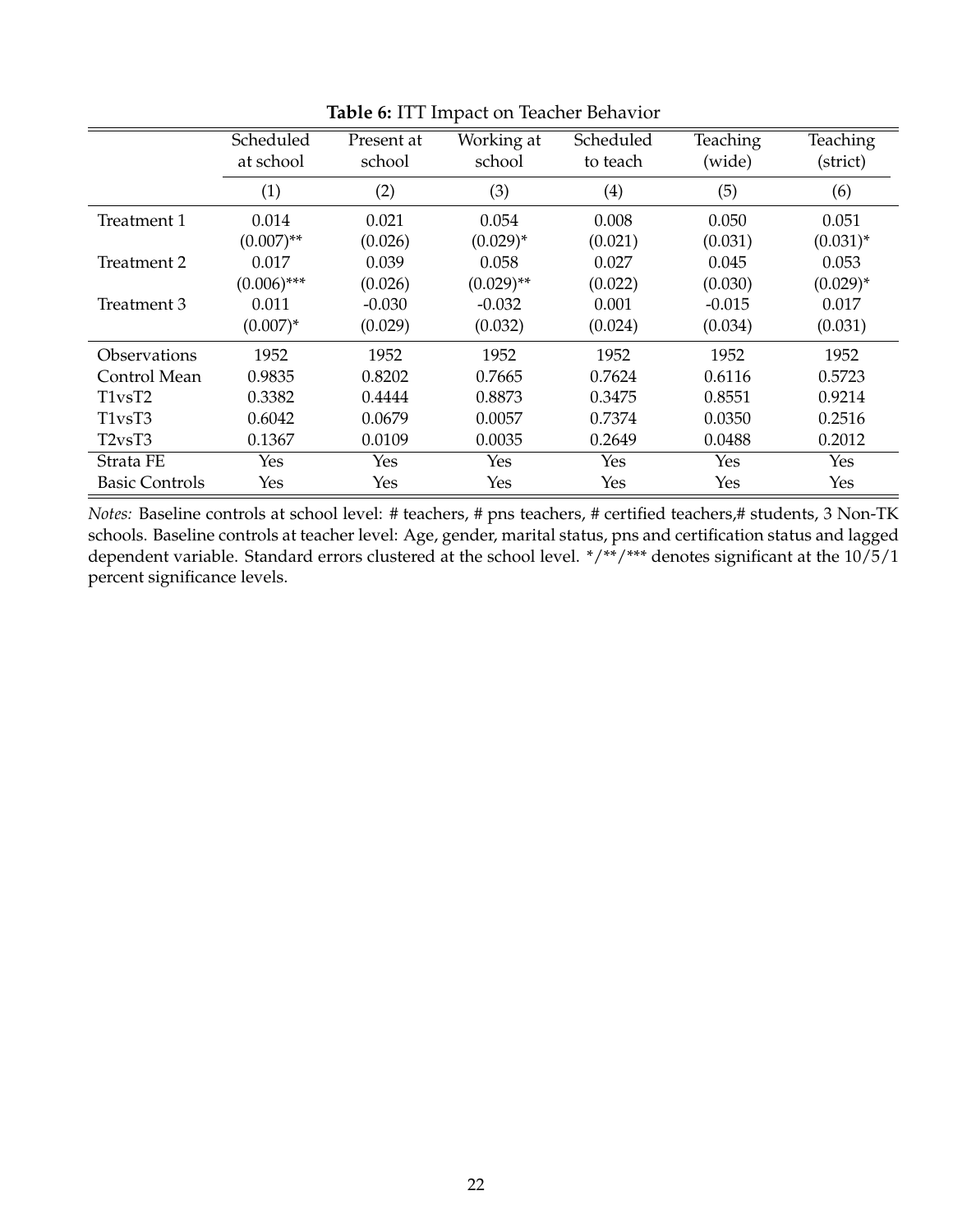<span id="page-23-0"></span>

|                       | Scheduled<br>at school | Present at<br>school | Working at<br>school | Scheduled<br>to teach | Teaching<br>(wide) | Teaching<br>(strict) |
|-----------------------|------------------------|----------------------|----------------------|-----------------------|--------------------|----------------------|
|                       | (1)                    | (2)                  | (3)                  | (4)                   | (5)                | (6)                  |
| Treatment 1           | 0.008                  | 0.016                | 0.052                | 0.007                 | 0.065              | 0.064                |
|                       | $(0.005)^*$            | (0.030)              | $(0.032)^{*}$        | (0.026)               | $(0.035)^*$        | $(0.034)^{*}$        |
| Treatment 2           | 0.009                  | 0.057                | 0.097                | 0.042                 | 0.108              | 0.111                |
|                       | $(0.004)$ **           | $(0.029)^*$          | $(0.033)$ ***        | (0.027)               | $(0.037)$ ***      | $(0.037)$ ***        |
| Treatment 3           | 0.008                  | 0.014                | 0.027                | 0.013                 | 0.059              | 0.094                |
|                       | $(0.004)^*$            | (0.031)              | (0.033)              | (0.028)               | (0.038)            | $(0.036)$ ***        |
| Observations          | 1224                   | 1224                 | 1224                 | 1224                  | 1224               | 1224                 |
| Control Mean          | 0.9929                 | 0.8286               | 0.7643               | 0.7286                | 0.5536             | 0.5214               |
| T1vsT2                | 0.7397                 | 0.1340               | 0.1579               | 0.1598                | 0.1926             | 0.1690               |
| T1vsT3                | 0.8764                 | 0.9613               | 0.4260               | 0.8246                | 0.8607             | 0.3613               |
| T2vsT3                | 0.5898                 | 0.1273               | 0.0265               | 0.2605                | 0.1657             | 0.6263               |
| Strata FE             | Yes                    | Yes                  | Yes                  | Yes                   | Yes                | Yes                  |
| <b>Basic Controls</b> | Yes                    | Yes                  | Yes                  | Yes                   | Yes                | Yes                  |

**Table 7:** ITT Impact on Allowance-Receiving Teachers' Behavior

*Notes:* Baseline controls at school level: # teachers, # pns teachers, # certified teachers,# students, 3 Non-TK schools. Baseline controls at teacher level: Age, gender, marital status, pns and certification status and lagged dependent variable. Standard errors clustered at the school level. \*/\*\*/\*\*\* denotes significant at the 10/5/1 percent significance levels.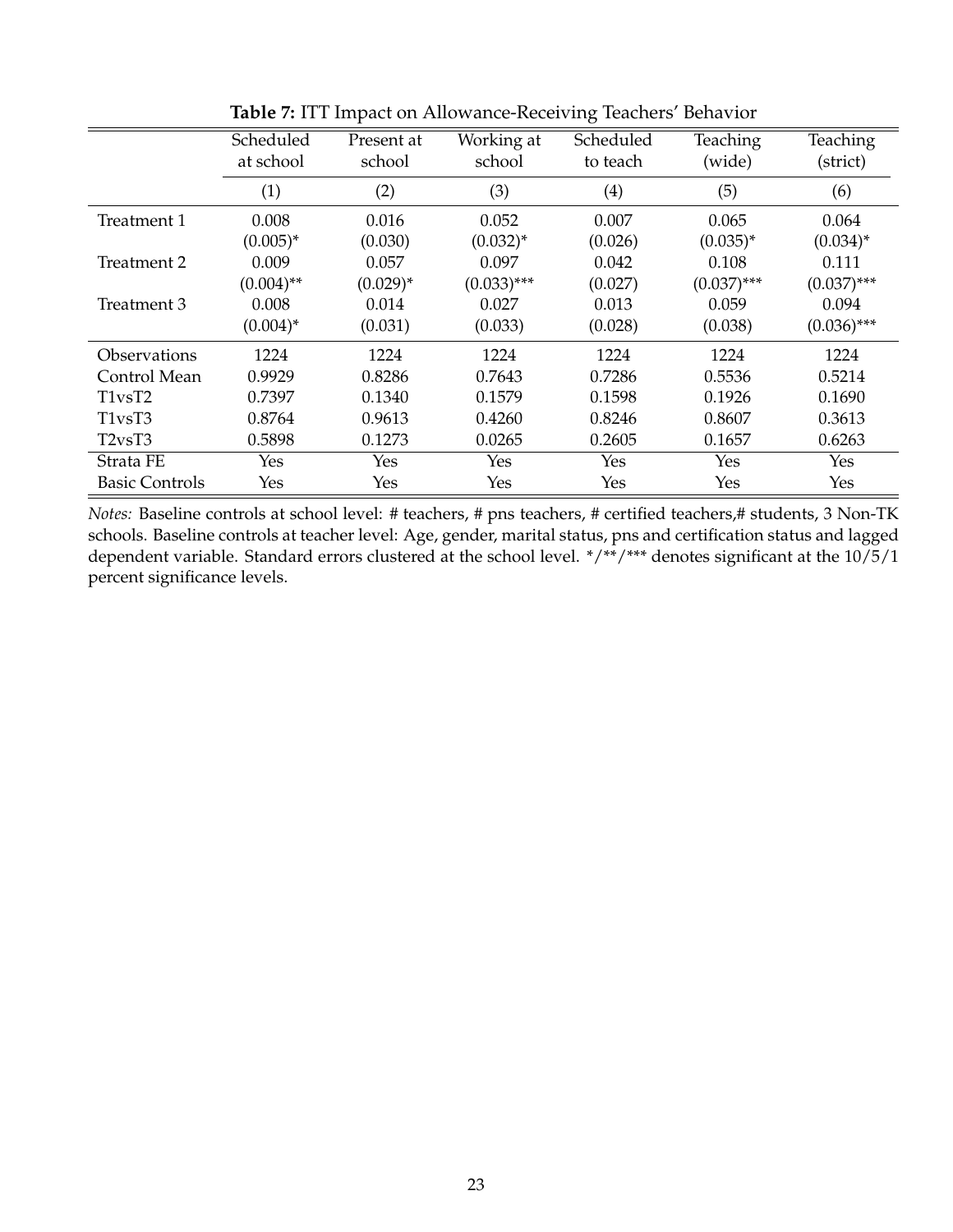<span id="page-24-0"></span>

|                       | Scheduled<br>at school | Present at<br>school | Working at<br>school | Scheduled<br>to teach | Teaching<br>(wide) | Teaching<br>(strict) |
|-----------------------|------------------------|----------------------|----------------------|-----------------------|--------------------|----------------------|
|                       | (1)                    | (2)                  | (3)                  | (4)                   | (5)                | (6)                  |
| Treatment 1           | 0.016                  | 0.009                | 0.047                | 0.004                 | 0.026              | 0.034                |
|                       | (0.015)                | (0.044)              | (0.047)              | (0.037)               | (0.051)            | (0.049)              |
| Treatment 2           | 0.033                  | 0.033                | 0.004                | 0.021                 | $-0.033$           | $-0.013$             |
|                       | $(0.014)$ **           | (0.048)              | (0.049)              | (0.041)               | (0.052)            | (0.048)              |
| Treatment 3           | 0.015                  | $-0.090$             | $-0.127$             | $-0.007$              | $-0.141$           | $-0.108$             |
|                       | (0.016)                | $(0.051)^{*}$        | $(0.057)$ **         | (0.043)               | $(0.058)$ **       | $(0.056)^*$          |
| Observations          | 728                    | 728                  | 728                  | 728                   | 728                | 728                  |
| Control Mean          | 0.9706                 | 0.8088               | 0.7696               | 0.8088                | 0.6912             | 0.6422               |
| T1vsT2                | 0.1290                 | 0.5480               | 0.3111               | 0.6710                | 0.1863             | 0.2886               |
| T1vsT3                | 0.9461                 | 0.0188               | 0.0005               | 0.7874                | 0.0010             | 0.0053               |
| T2vsT3                | 0.0889                 | 0.0079               | 0.0145               | 0.5472                | 0.0475             | 0.0681               |
| Strata FE             | Yes                    | Yes                  | Yes                  | Yes                   | Yes                | Yes                  |
| <b>Basic Controls</b> | Yes                    | Yes                  | Yes                  | Yes                   | <b>Yes</b>         | Yes                  |

**Table 8:** ITT Impact on Non-Allowance-Receiving Teachers' Behavior

*Notes:* Baseline controls at school level: # teachers, # pns teachers, # certified teachers,# students, 3 Non-TK schools. Baseline controls at teacher level: Age, gender, marital status, pns and certification status and lagged dependent variable. Standard errors clustered at the school level. \*/\*\*/\*\*\* denotes significant at the 10/5/1 percent significance levels.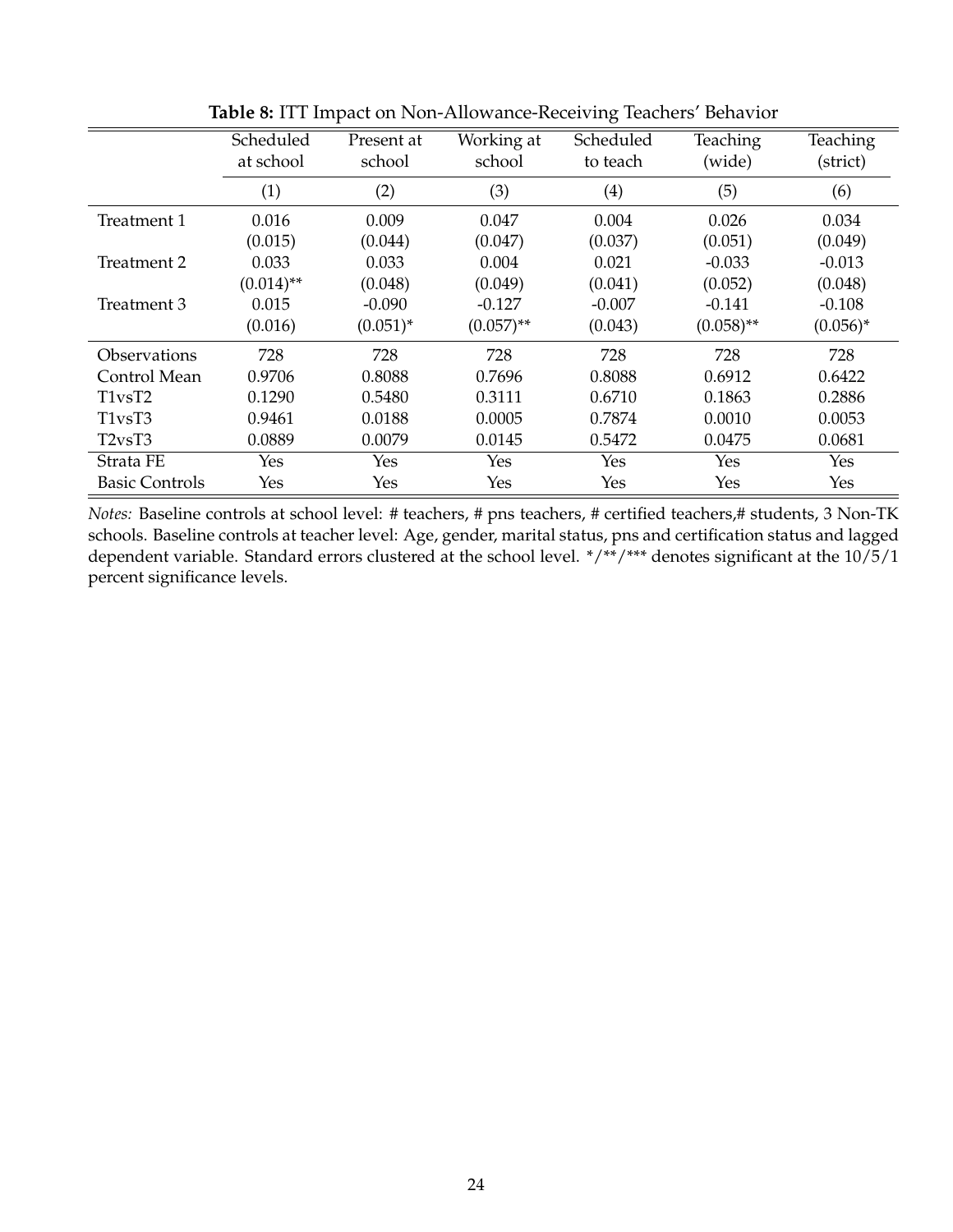|                                              |               | Principal    |               |             |               | Parents  |          |
|----------------------------------------------|---------------|--------------|---------------|-------------|---------------|----------|----------|
|                                              | Monitored     | No. meeting  | Regular       | No. parents | Formal        | Informal | Total    |
|                                              | (1)           | (2)          | (3)           | (4)         | (5)           | (6)      | (7)      |
| Treatment 1                                  | 0.073         | 0.957        | 0.077         | 0.005       | 0.164         | $-0.374$ | $-0.174$ |
|                                              | $(0.037)$ **  | $(0.436)$ ** | $(0.040)^*$   | (0.084)     | $(0.075)$ **  | (0.411)  | (0.429)  |
| Treatment 2                                  | 0.081         | 0.775        | 0.079         | $-0.079$    | 0.246         | $-0.548$ | $-0.269$ |
|                                              | $(0.035)$ **  | $(0.396)^*$  | $(0.043)^*$   | (0.080)     | $(0.078)$ *** | (0.414)  | (0.432)  |
| Treatment 3                                  | 0.064         | 0.744        | 0.132         | $-0.141$    | 0.128         | $-0.476$ | $-0.326$ |
|                                              | $(0.037)^{*}$ | $(0.422)^*$  | $(0.041)$ *** | $(0.085)^*$ | $(0.069)^*$   | (0.490)  | (0.509)  |
| Observations                                 | 1593          | 1593         | 1593          | 1593        | 1593          | 1593     | 1593     |
| Control Mean                                 | 0.6687        | 3.8516       | 0.5894        | 0.3537      | 0.3577        | 2.1850   | 2.5427   |
| T <sub>1vs</sub> T <sub>2</sub>              | 0.8231        | 0.6115       | 0.9704        | 0.2679      | 0.3171        | 0.3437   | 0.6500   |
| T <sub>1</sub> v <sub>s</sub> T <sub>3</sub> | 0.8005        | 0.5614       | 0.1313        | 0.0428      | 0.6198        | 0.6655   | 0.5597   |
| T <sub>2vs</sub> T <sub>3</sub>              | 0.6223        | 0.9228       | 0.1720        | 0.3631      | 0.1139        | 0.7600   | 0.8232   |
| Strata FE                                    | Yes           | Yes          | Yes           | Yes         | Yes           | Yes      | Yes      |
| <b>Basic Controls</b>                        | Yes           | Yes          | Yes           | Yes         | Yes           | Yes      | Yes      |

<span id="page-25-0"></span>**Table 9:** Teacher Meetings with Principals and Parents

*Notes:* Baseline controls at school level: # teachers, # pns teachers, # certified teachers,# students, 3 Non-TK schools. Baseline controls at teacher level: Age, gender, marital status, pns and certification status and lagged dependent variable. Standarderrors clustered at the school level. \*/\*\*/\*\*\* denotes significant at the 10/5/1 percent significance levels.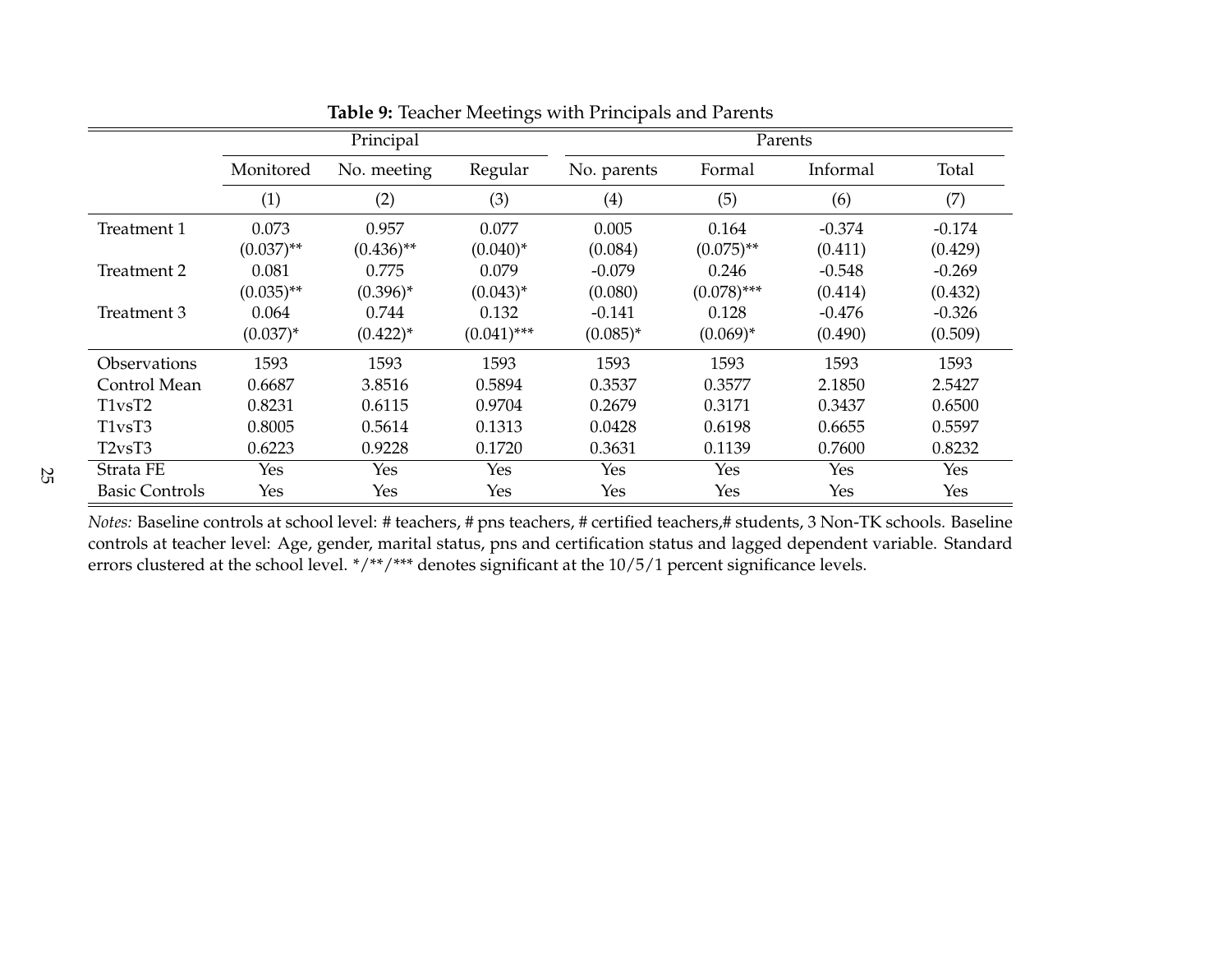|                                 | Material   | Learning    | Assess        | Training1    | Training2 | Exams        | SelfDev  | Scientific  | Innovation |
|---------------------------------|------------|-------------|---------------|--------------|-----------|--------------|----------|-------------|------------|
|                                 | (1)        | (2)         | (3)           | (4)          | (5)       | (6)          | (7)      | (8)         | (9)        |
| Treatment 1                     | 21.977     | 1.683       | $-2.250$      | 1.243        | $-0.777$  | $-1.101$     | $-0.534$ | $-0.155$    | $-0.417$   |
|                                 | (13.544)   | (1.769)     | $(0.809)$ *** | $(0.590)$ ** | (3.482)   | $(0.525)$ ** | (0.583)  | $(0.092)^*$ | (0.315)    |
| Treatment 2                     | $-0.925$   | 3.202       | $-2.649$      | 0.641        | 9.229     | $-1.343$     | 1.145    | $-0.154$    | $-0.209$   |
|                                 | (5.128)    | $(1.667)^*$ | $(0.868)$ *** | (0.547)      | (6.416)   | $(0.545)$ ** | (0.781)  | (0.102)     | (0.351)    |
| Treatment 3                     | 1.192      | 0.494       | $-1.180$      | 0.641        | $-1.359$  | $-1.400$     | $-0.122$ | $-0.117$    | $-0.158$   |
|                                 | (4.598)    | (1.690)     | (0.945)       | (0.598)      | (3.931)   | $(0.584)$ ** | (0.583)  | (0.116)     | (0.311)    |
| Observations                    | 1593       | 1593        | 1593          | 1593         | 1593      | 1593         | 1593     | 1593        | 1593       |
| Control Mean                    | 17.9350    | 58.5285     | 14.0650       | 4.6179       | 12.9106   | 6.3537       | 1.8394   | 0.3963      | 0.8496     |
| T <sub>1vs</sub> T <sub>2</sub> | 0.1056     | 0.3147      | 0.5680        | 0.3001       | 0.1372    | 0.6254       | 0.0321   | 0.9906      | 0.2667     |
| T <sub>1vs</sub> T <sub>3</sub> | 0.1079     | 0.4394      | 0.1707        | 0.3298       | 0.8880    | 0.5701       | 0.4606   | 0.5216      | 0.1059     |
| T <sub>2vs</sub> T <sub>3</sub> | 0.7069     | 0.0556      | 0.0823        | 0.9990       | 0.1174    | 0.9190       | 0.0982   | 0.5088      | 0.7855     |
| Strata FE                       | <b>Yes</b> | Yes         | Yes           | Yes          | Yes       | Yes          | Yes      | Yes         | Yes        |
| <b>Basic Controls</b>           | Yes        | Yes         | Yes           | Yes          | Yes       | Yes          | Yes      | Yes         | Yes        |

<span id="page-26-0"></span>**Table 10:** ITT impact on teacher time allocation

*Notes:* Baseline controls at school level: # teachers, # pns teachers, # certified teachers,# students, 3 Non-TK schools. Baseline controls at teacher level: Age, gender, marital status, pns and certification status and lagged dependent variable. Standard errors clustered at theschool level.  $*/**$ /\*\*/\*\*\* denotes significant at the 10/5/1 percent significance levels.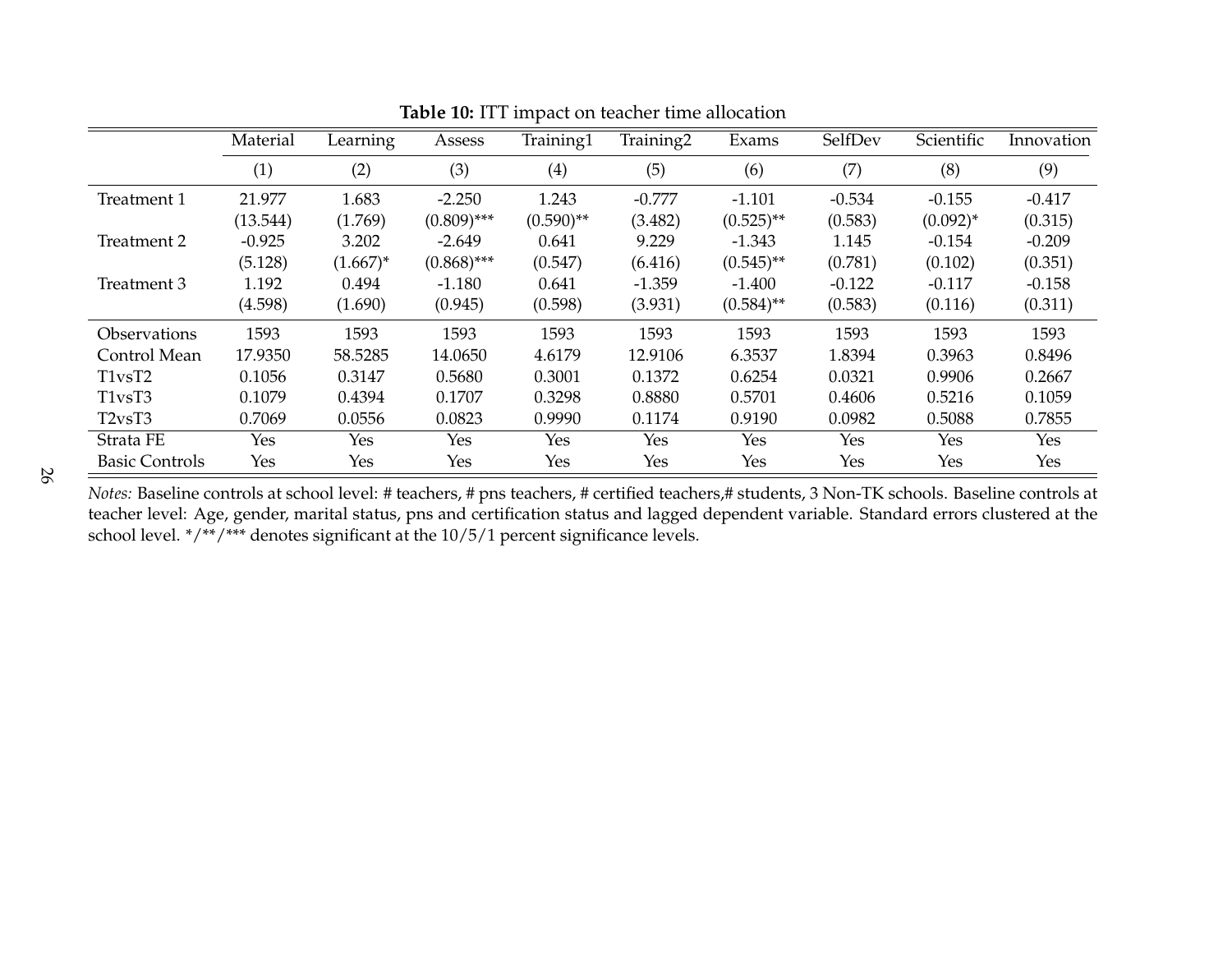<span id="page-27-0"></span>

|                            |               | <b>Education expenditures</b> |              | Hours support homework | Child has paid tutor |               |  |
|----------------------------|---------------|-------------------------------|--------------|------------------------|----------------------|---------------|--|
|                            | (1)           | (2)                           | (3)          | $\left( 4\right)$      | (5)                  | (6)           |  |
| Treatment 1                | 16,117        | 14,185                        | 0.336        | 0.321                  | $-0.001$             | $-0.001$      |  |
|                            | (13,808)      | (13,530)                      | $(0.188)^*$  | $(0.188)^*$            | (0.003)              | (0.003)       |  |
| Treatment 2                | 28,658        | 27,495                        | 0.378        | 0.359                  | 0.015                | 0.015         |  |
|                            | $(14,162)$ ** | $(13,823)$ **                 | $(0.189)$ ** | $(0.189)^*$            | $(0.006)$ ***        | $(0.006)$ *** |  |
| Treatment 3                | 10,457        | 8,274                         | 0.349        | 0.333                  | 0.004                | 0.004         |  |
|                            | (14,337)      | (13,981)                      | $(0.196)^*$  | $(0.193)^*$            | (0.004)              | (0.004)       |  |
| Control group mean         |               | 324,154                       |              | 2.46                   | 0.00                 |               |  |
| Test of equality (P-val)   |               |                               |              |                        |                      |               |  |
| Treatment 1 v. 2           | 0.349         | 0.319                         | 0.804        | 0.824                  | 0.006                | 0.006         |  |
| Treatment 2 v. 3           | 0.170         | 0.571                         | 0.874        | 0.882                  | 0.058                | 0.063         |  |
| Treatment 1 v. 3           | 0.663         | 0.986                         | 0.938        | 0.945                  | 0.253                | 0.231         |  |
| R <sub>2</sub>             | 0.727         | 0.732                         | 0.416        | 0.428                  | 0.057                | 0.060         |  |
| <i><b>Observations</b></i> | 5386          | 5386                          | 5394         | 5394                   | 5401                 | 5401          |  |
| Strata FE                  | Yes           | Yes                           | Yes          | Yes                    | Yes                  | Yes           |  |
| Controls                   | No            | Yes                           | No           | Yes                    | No                   | Yes           |  |

**Table 11:** Parental investment in education of children

*Notes*: Education expenditures are for the past school year. Hours support homework is the number of hours the child received support for education work from someone in the household in the past week. Three control schools were no longer TK-eligible during the intervention period. All regressions control for the baseline value of the dependent variable, in interaction with a dummy variable indicating if the baseline value is missing. Controls include sex of the child, age of the child, education level of both parents, a dummy indicating whether the mother is the respondent and the age of the respondent. It also includes dummy variables for each control variable indicating whether it is missing. Standard errors clustered at the school level. \*/\*\*/\*\*\* denotes significant at the 10/5/1 percent significance levels.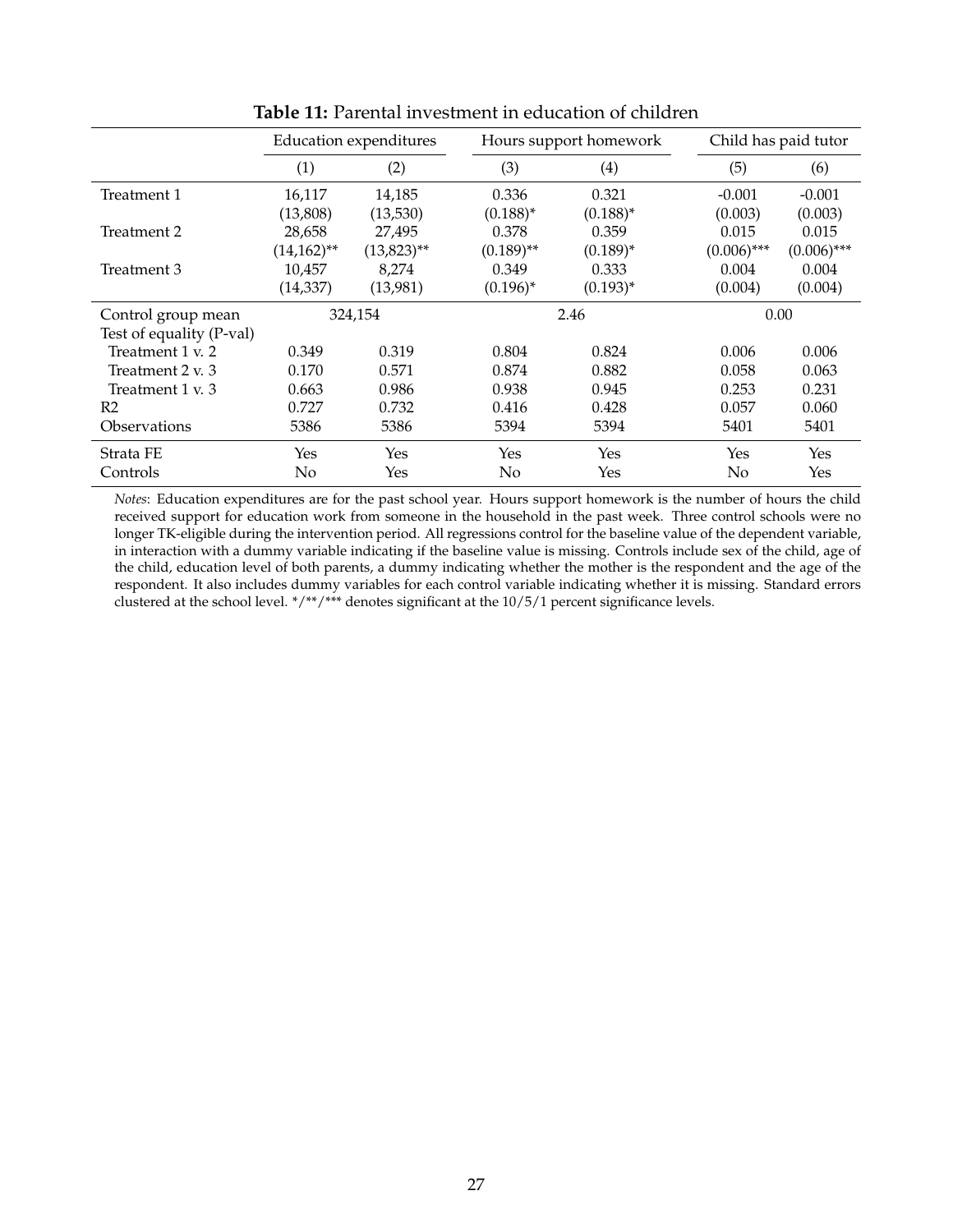|                          |               | Learning outcomes |               | Other         |
|--------------------------|---------------|-------------------|---------------|---------------|
|                          | (1)           | (2)               | (3)           | (4)           |
| Treatment 1              | 1.264         | 0.742             | 1.419         | 0.775         |
|                          | $(0.259)$ *** | $(0.265)$ ***     | $(0.263)$ *** | $(0.256)$ *** |
| Treatment 2              | 1.685         | 1.103             | 1.715         | 0.946         |
|                          | $(0.302)$ *** | $(0.287)$ ***     | $(0.280)$ *** | $(0.270)$ *** |
| Treatment 3              | 1.448         | 0.929             | 1.845         | 1.156         |
|                          | $(0.336)$ *** | $(0.338)$ ***     | $(0.328)$ *** | $(0.326)$ *** |
| Control group mean       |               | 1.50              |               | 0.73          |
| Test of equality (P-val) |               |                   |               |               |
| Treatment 1 v. 2         | 0.165         | 0.232             | 0.387         | 0.616         |
| Treatment 2 v. 3         | 0.517         | 0.632             | 0.736         | 0.582         |
| Treatment 1 v. 3         | 0.578         | 0.573             | 0.251         | 0.293         |
| R <sub>2</sub>           | 0.203         | 0.251             | 0.124         | 0.202         |
| Observations             | 5401          | 5401              | 5401          | 5401          |
| Strata FE                | Yes           | <b>Yes</b>        | Yes           | Yes           |
| Controls                 | No            | Yes               | No            | Yes           |

<span id="page-28-0"></span>**Table 12:** Number of meetings with the principal or a teacher in the last academic year to discuss

> *Notes*: Three control schools were no longer TK-eligible during the intervention period. All regressions control for the baseline value of the dependent variable, in interaction with a dummy variable indicating if the baseline value is missing. Controls include a dummy for membership in the user committee, sex of the child, age of the child, education level of both parents, a dummy indicating whether the mother is the respondent and the age of the respondent. It also includes dummy variables for each control variable indicating whether it is missing. Standard errors clustered at the school level. \*/\*\*/\*\*\* denotes significant at the 10/5/1 percent significance levels.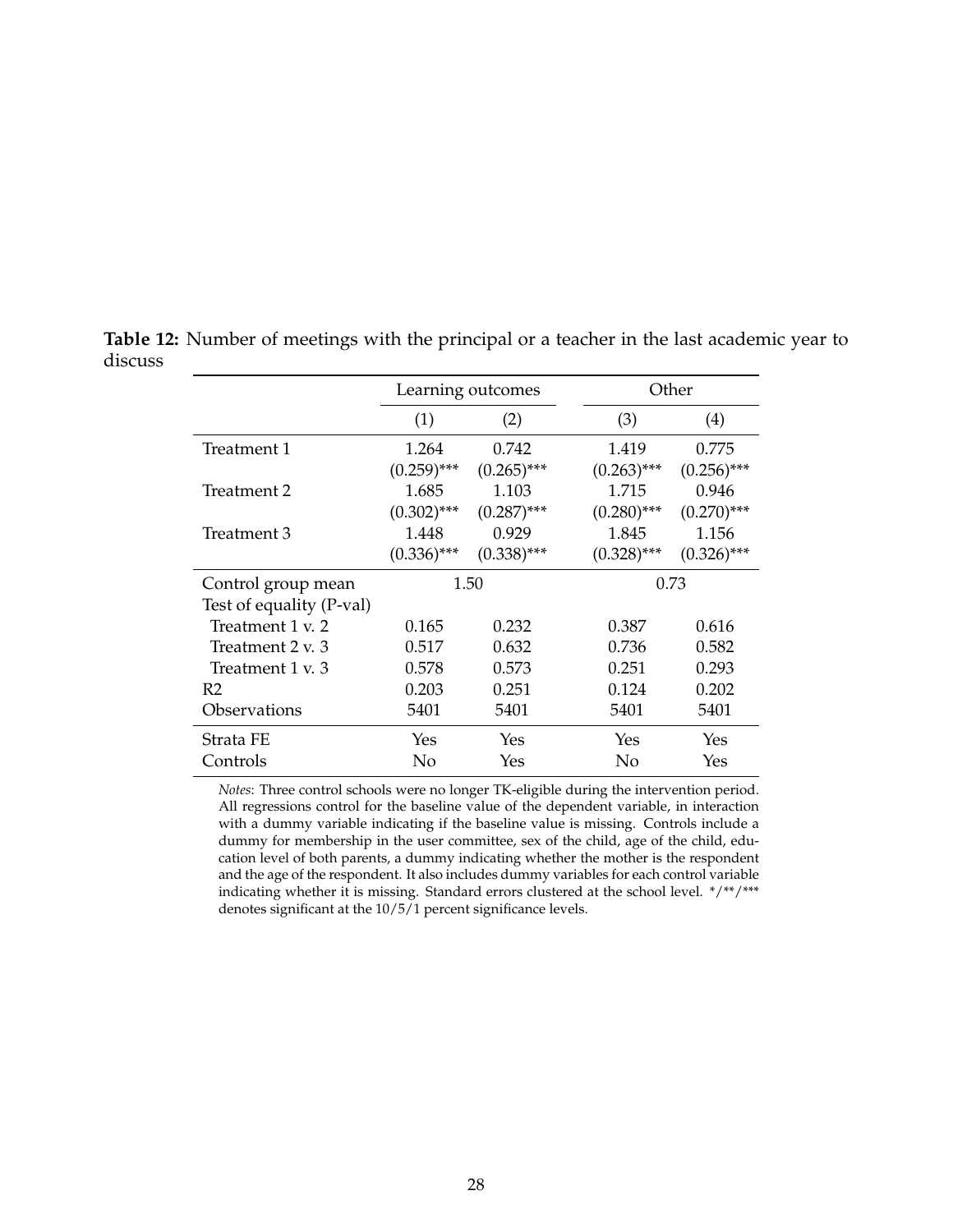<span id="page-29-0"></span>

|                          | Good or very good |               | Better than last year |               |              | Teachers Main Problem |  |  |
|--------------------------|-------------------|---------------|-----------------------|---------------|--------------|-----------------------|--|--|
|                          | (1)               | (2)           | (3)                   | (4)           | (5)          | (6)                   |  |  |
| Treatment 1              | 0.044             | 0.045         | 0.200                 | 0.202         | $-0.049$     | $-0.054$              |  |  |
|                          | $(0.018)$ **      | $(0.018)$ **  | $(0.028)$ ***         | $(0.028)$ *** | (0.031)      | $(0.031)^*$           |  |  |
| Treatment 2              | 0.049             | 0.048         | 0.225                 | 0.224         | $-0.072$     | $-0.073$              |  |  |
|                          | $(0.017)$ ***     | $(0.017)$ *** | $(0.027)$ ***         | $(0.027)$ *** | $(0.031)$ ** | $(0.031)$ **          |  |  |
| Treatment 3              | 0.047             | 0.048         | 0.200                 | 0.200         | $-0.080$     | $-0.082$              |  |  |
|                          | $(0.018)$ ***     | $(0.018)$ *** | $(0.028)$ ***         | $(0.028)$ *** | $(0.031)$ ** | $(0.031)$ ***         |  |  |
| Control group mean       | 0.91              |               |                       | 0.44          |              | 0.27                  |  |  |
| Test of equality (P-val) |                   |               |                       |               |              |                       |  |  |
| Treatment 1 v. 2         | 0.691             | 0.785         | 0.354                 | 0.392         | 0.373        | 0.468                 |  |  |
| Treatment 2 v. 3         | 0.904             | 0.970         | 0.347                 | 0.344         | 0.776        | 0.730                 |  |  |
| Treatment 1 v. 3         | 0.783             | 0.816         | 0.997                 | 0.946         | 0.225        | 0.271                 |  |  |
| R <sub>2</sub>           | 0.950             | 0.950         | 0.625                 | 0.627         | 0.277        | 0.287                 |  |  |
| Observations             | 5285              | 5285          | 5276                  | 5276          | 5401         | 5401                  |  |  |
| Strata FE                | Yes               | Yes           | Yes                   | Yes           | Yes          | Yes                   |  |  |
| Controls                 | No                | Yes           | No                    | Yes           | No           | Yes                   |  |  |

**Table 13:** Parent satisfaction with education service delivery

*Notes*: Three control schools were no longer TK-eligible during the intervention period. All regressions control for the baseline value of the dependent variable, in interaction with a dummy variable indicating if the baseline value is missing. Controls include sex of the child, age of the child, education level of both parents, a dummy indicating whether the mother is the respondent and the age of the respondent. It also includes dummy variables for each control variable indicating whether it is missing. Standard errors clustered at the school level. \*/\*\*/\*\*\* denotes significant at the 10/5/1 percent significance levels.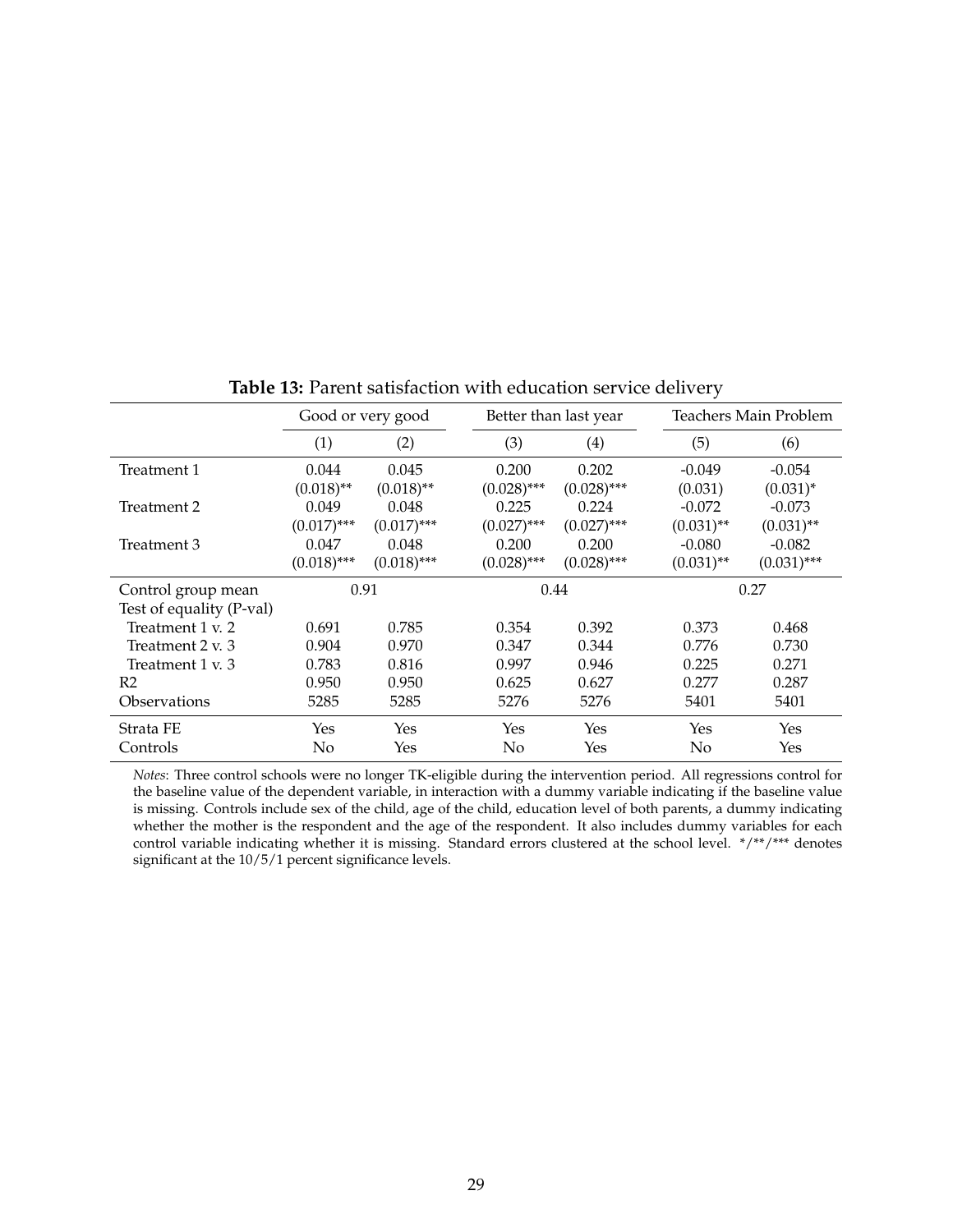<span id="page-30-0"></span>

|                          | Nr of school days<br>in past week |         |             | Fraction of students<br>in school (observed) |  | Fraction of students<br>in school (recorded) |             |  |
|--------------------------|-----------------------------------|---------|-------------|----------------------------------------------|--|----------------------------------------------|-------------|--|
|                          | (1)                               | (2)     | (3)         | (4)                                          |  | (5)                                          | (6)         |  |
| Treatment 1              | 0.155                             | 0.160   | 0.033       | 0.039                                        |  | 0.016                                        | 0.015       |  |
|                          | (0.122)                           | (0.120) | $(0.018)^*$ | $(0.018)$ **                                 |  | (0.011)                                      | (0.011)     |  |
| Treatment 2              | 0.199                             | 0.203   | 0.023       | 0.027                                        |  | 0.022                                        | 0.020       |  |
|                          | (0.127)                           | (0.125) | (0.017)     | (0.018)                                      |  | $(0.011)$ **                                 | $(0.011)^*$ |  |
| Treatment 3              | 0.190                             | 0.196   | 0.025       | 0.023                                        |  | 0.010                                        | 0.009       |  |
|                          | (0.120)                           | (0.119) | (0.018)     | (0.018)                                      |  | (0.011)                                      | (0.011)     |  |
| Control group mean       | 5.20                              |         |             | 0.86                                         |  | 0.91                                         |             |  |
| Test of equality (P-val) |                                   |         |             |                                              |  |                                              |             |  |
| Treatment 1 v. 2         | 0.697                             | 0.704   | 0.570       | 0.498                                        |  | 0.571                                        | 0.607       |  |
| Treatment 2 v. 3         | 0.962                             | 0.951   | 0.908       | 0.826                                        |  | 0.250                                        | 0.317       |  |
| Treatment 1 v. 3         | 0.702                             | 0.723   | 0.656       | 0.379                                        |  | 0.553                                        | 0.619       |  |
| R <sub>2</sub>           | 0.960                             | 0.961   | 0.990       | 0.990                                        |  | 0.996                                        | 0.997       |  |
| Observations             | 5392                              | 5392    | 270         | 270                                          |  | 270                                          | 270         |  |
| Strata FE                | Yes                               | Yes     | Yes         | Yes                                          |  | Yes                                          | Yes         |  |
| Controls                 | No                                | Yes     | No          | Yes                                          |  | No                                           | Yes         |  |

**Table 14:** Student attendance

*Notes*: Number of school days in past week as reported by parents. Observed number of students present is collected by interviewers through classroom observation. The fraction is calculated by dividing by the number of students observed in school by the number of students enrolled. In the same section, the school official also fills in the number of students that did not attend that day. The recorded number of students is constructed by subtracting the absentees from the number of enrolled students. Three control schools were no longer TK-eligible during the intervention period. All regressions control for the baseline value of the dependent variable, in interaction with a dummy variable indicating if the baseline value is missing. Controls in column 2 include sex of the child, age of the child, education level of both parents, a dummy indicating whether the mother is the respondent and the age of the respondent. Controls in column 4 and 6 include total number of students, fraction of PNS teachers and distance from school to Subdistrict Education UPTD (KM). The regressions also include dummy variables for each control variable indicating whether it is missing. \*/\*\*/\*\*\* denotes significant at the  $10/5/1$  percent significance levels.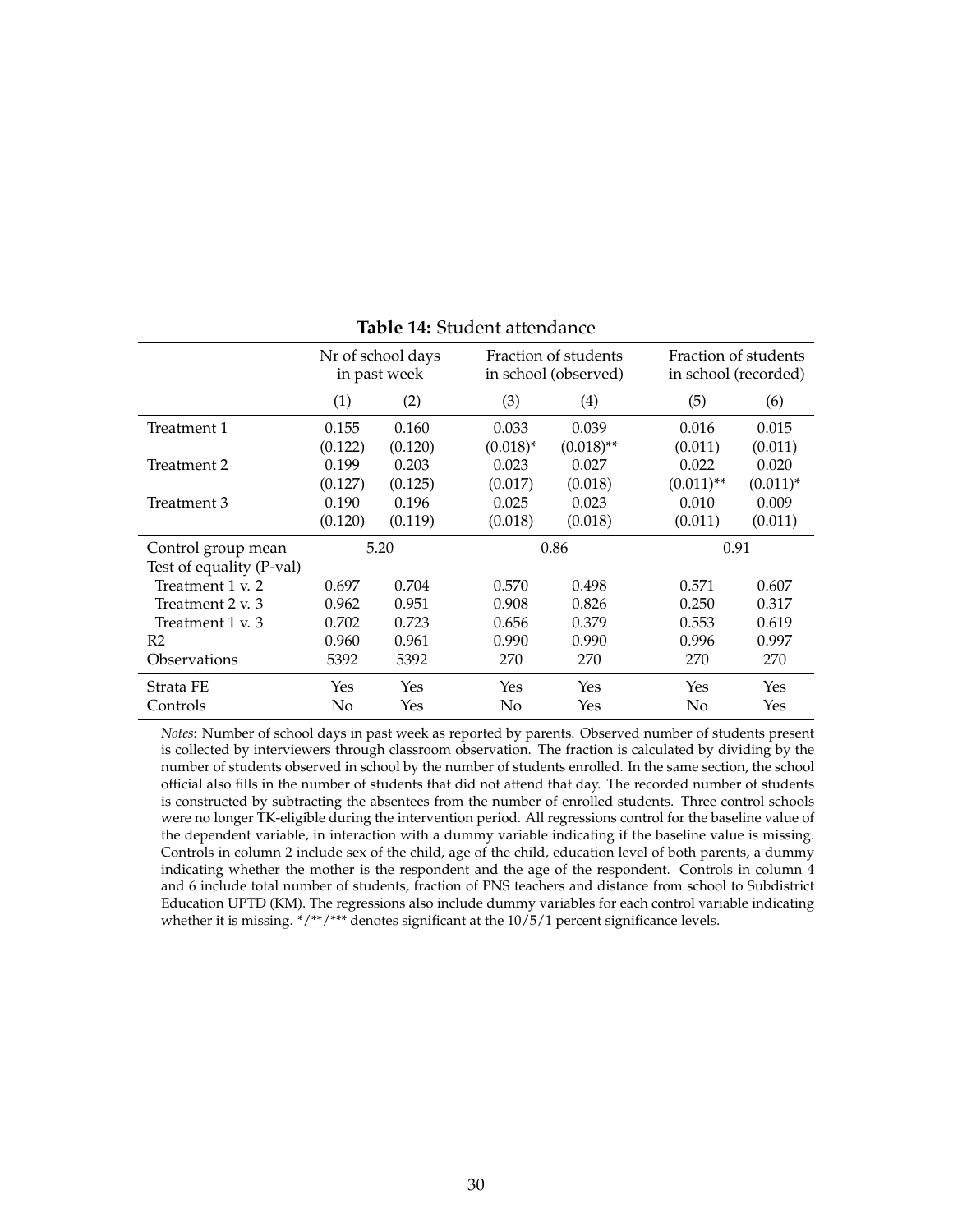# <span id="page-31-0"></span>**7 Figures**



**Figure 1:** The Evolution of the CSC Scores

## **(a)** Overall Indicator



**(b)** Teacher Presence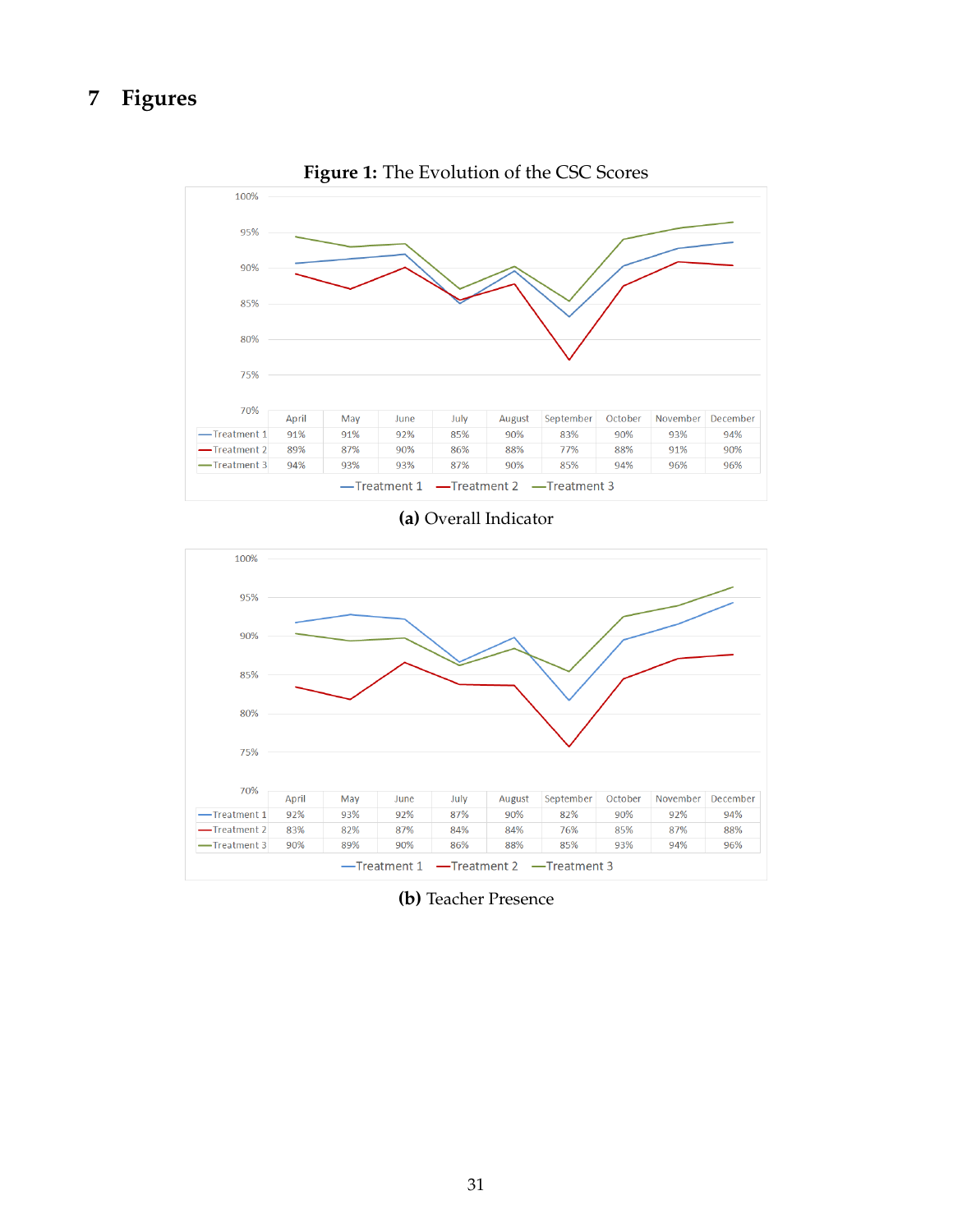<span id="page-32-0"></span>

**Figure 3:** ITT on Standardized SLA Score by Baseline Grade Level

**(a)** Indonesian



**(b)** Mathematics